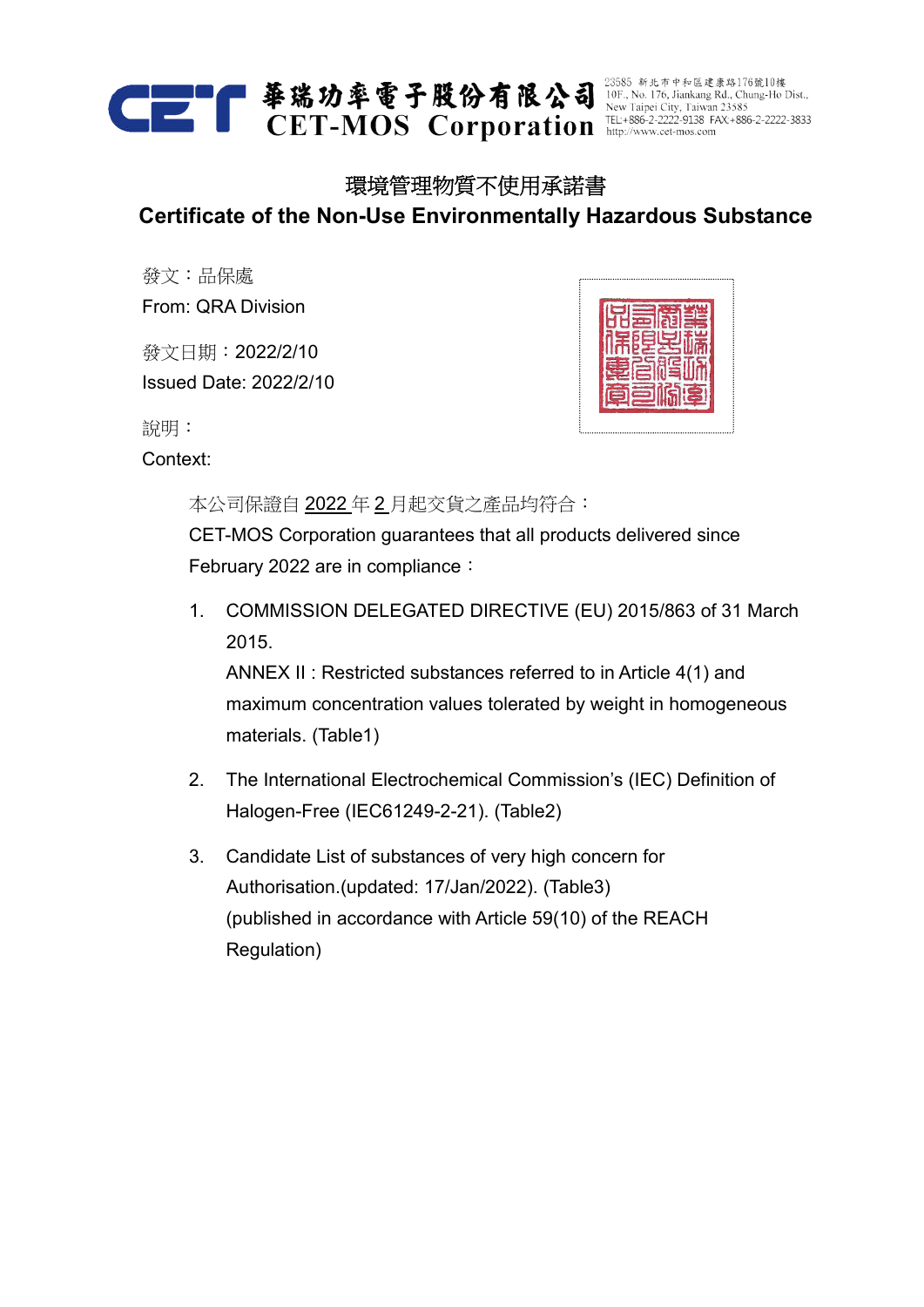# CET-MOS Corporation http://www.cet-mos.com

### **Table1**:

| <b>Restriction of Hazardous Substance</b> |                                                 | <b>Maximum Concentration</b><br>Values, MCVs) |
|-------------------------------------------|-------------------------------------------------|-----------------------------------------------|
| Cd                                        | Cadmium 鎘                                       | $0.01\% (100ppm)$                             |
| <b>Pb</b>                                 | Lead 鉛                                          | $0.1\% (1000ppm)$                             |
| Hg                                        | Mercury 汞                                       | $0.1\% (1000ppm)$                             |
| $Cr6+$                                    | Hexavalent chromium 六價鉻                         | $0.1\% (1000ppm)$                             |
| <b>PBBs</b>                               | Polybrominated biphenyls 多溴聯苯                   | $0.1\% (1000ppm)$                             |
| <b>PBDEs</b>                              | Polybrominated diphenyl ethers 多溴<br>聯苯醚        | $0.1\% (1000ppm)$                             |
| <b>DEHP</b>                               | Bis(2-ethylhexyl) phthalate 鄰苯二甲<br>酸二(2-乙基己基)酯 | $0.1\% (1000ppm)$                             |
| <b>BBP</b>                                | Butyl benzyl phthalate 鄰苯二甲酸丁<br>酯苯甲酯           | $0.1\% (1000ppm)$                             |
| <b>DBP</b>                                | Dibutyl phthalate 鄰苯二甲酸二丁酯                      | $0.1\% (1000ppm)$                             |
| <b>DIBP</b>                               | Diisobutyl phthalate 鄰苯二甲酸二異<br>酯               | $0.1\% (1000ppm)$                             |

## **Table2**:**IEC61249-2-21**

900 ppm maximum chlorine

900 ppm maximum bromine

1500 ppm maximum total halogens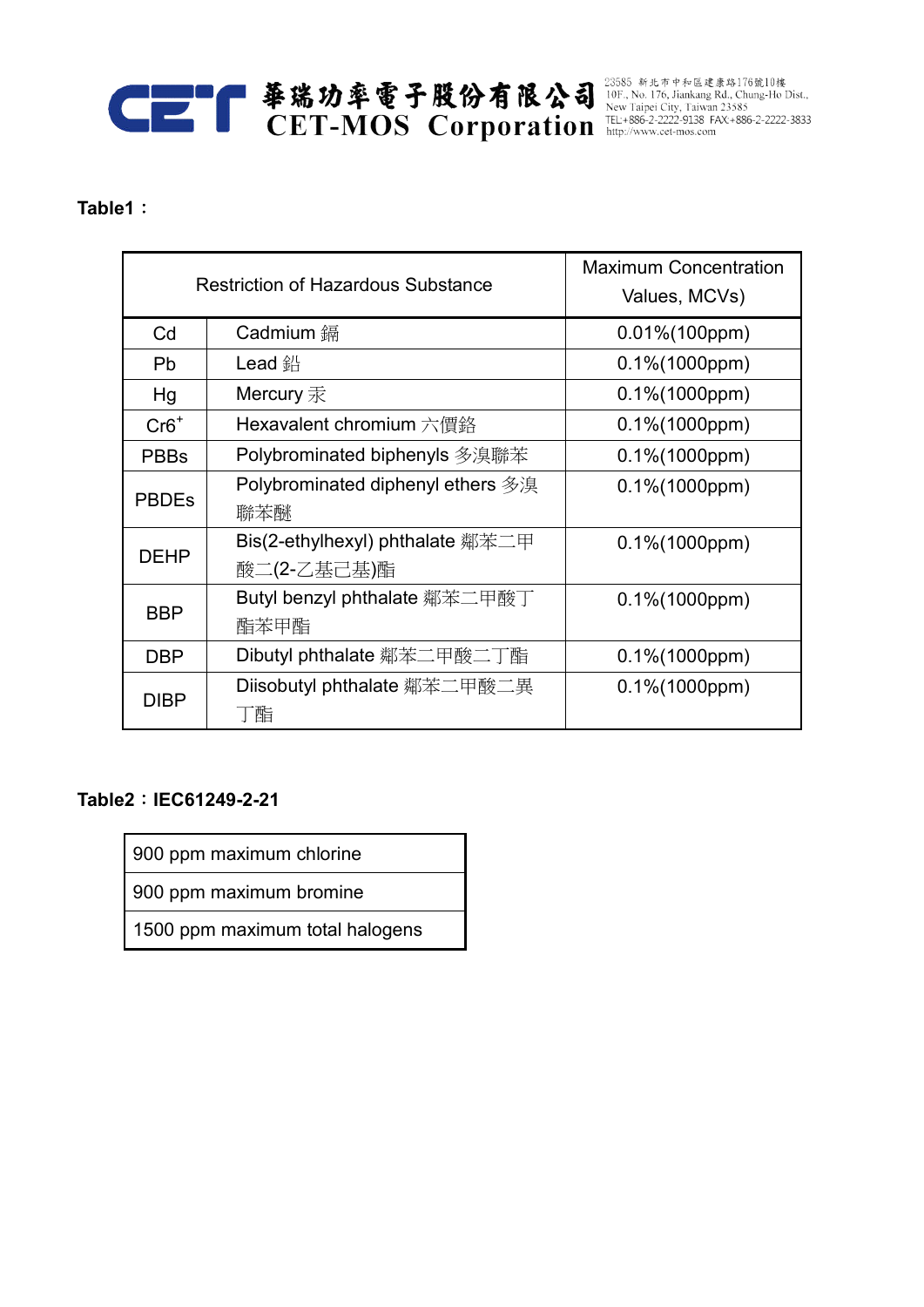#### Table3

Candidate List of SVHC for authorisation Note: Group entries are split in different rows.

| Substance name                                                                                                                                                                            | EC No.                       | CAS No.                     | Date of<br>inclusion     |
|-------------------------------------------------------------------------------------------------------------------------------------------------------------------------------------------|------------------------------|-----------------------------|--------------------------|
| tris(2-methoxyethoxy)vinylsilane                                                                                                                                                          | 213-934-0                    | 1067-53-4                   | 17/01/2022               |
| S-(tricyclo(5.2.1.0'2,6)deca-3-en-8(or 9)-yl O-(isopropyl or isobutyl or 2-ethylhexyl)<br>O-(isopropyl or isobutyl or 2-ethylhexyl) phosphorodithioate                                    | 401-850-9                    | 255881-94-8                 | 17/01/2022               |
| 6,6'-di-tert-butyl-2,2'-methylenedi-p-cresol                                                                                                                                              | $204 - 327 - 1$              | $119 - 47 - 1$              | 17/01/2022               |
| (±)-1,7,7-trimethyl-3-[(4-methylphenyl)methylene]bicyclo[2.2.1]heptan-2-one<br>covering any of the individual isomers and/or combinations thereof (4-MBC)                                 |                              |                             | 17/01/2022               |
| (3E)-1,7,7-trimethyl-3-(4-methylbenzylidene)bicyclo[2.2.1]heptan-2-one                                                                                                                    |                              | 1782069-81-                 | 17/01/2022               |
| (1R,3E,4S)-1,7,7-trimethyl-3-(4- methylbenzylidene)bicyclo[2.2.1]heptan-2-one                                                                                                             |                              | 95342-41-9                  | 17/01/2022               |
| (1S,3Z,4R)-1,7,7-trimethyl-3-(4-methylbenzylidene)bicyclo[2.2.1]heptan-2-one                                                                                                              |                              | 852541-25-4 17/01/2022      |                          |
| (±)-1,7,7-trimethyl-3-[(4-methylphenyl)methylene]bicyclo[2.2.1]heptan-2-one                                                                                                               | 253-242-6                    | 36861-47-9                  | 17/01/2022               |
| (1R,4S)-1,7,7-trimethyl-3-(4-methylbenzylidene)bicyclo[2.2.1]heptan-2-one                                                                                                                 |                              | 741687-98-9                 | 17/01/2022               |
| (1S,3E,4R)-1,7,7-trimethyl-3-(4- methylbenzylidene)bicyclo[2.2.1]heptan-2-one                                                                                                             |                              | 852541-30-1 17/01/2022      |                          |
| (1R,3Z,4S)-1,7,7-trimethyl-3-(4- methylbenzylidene)bicyclo[2.2.1]heptan-2-one                                                                                                             |                              | 852541-21-0 17/01/2022      |                          |
| Phenol, alkylation products (mainly in para position) with C12-rich branched alkyl<br>chains from oligomerisation, covering any individual isomers and/ or combinations<br>thereof (PDDP) |                              |                             | 08/07/2021               |
| Phenol, dodecyl-, branched                                                                                                                                                                | 310-154-3                    | 121158-58-5 08/07/2021      |                          |
| Phenol, (tetrapropenyl) derivatives                                                                                                                                                       |                              | 74499-35-7                  | 08/07/2021               |
| Phenol, tetrapropylene-                                                                                                                                                                   |                              | 57427-55-1                  | 08/07/2021               |
| Phenol, 4-dodecyl, branched                                                                                                                                                               |                              | 210555-94-5                 | 08/07/2021               |
| 4-isododecylphenol                                                                                                                                                                        |                              | 27459-10-5                  | 08/07/2021               |
| Phenol, 4-isododecyl-                                                                                                                                                                     |                              | 27147-75-7                  | 08/07/2021               |
| Orthoboric acid, sodium salt (group)                                                                                                                                                      |                              |                             | 08/07/2021               |
| Boric acid, sodium salt<br>Orthoboric acid, sodium salt                                                                                                                                   | 215-604-1<br>$237 - 560 - 2$ | 1333-73-9<br>13840-56-7     | 08/07/2021<br>08/07/2021 |
| boric acid (H3BO3), sodium salt, hydrate                                                                                                                                                  |                              | 25747-83-5                  | 08/07/2021               |
| boric acid (H3BO3), sodium salt (1:1)                                                                                                                                                     |                              | 14890-53-0                  | 08/07/2021               |
| Boric acid (H3BO3), disodium salt                                                                                                                                                         |                              | 22454-04-2                  | 08/07/2021               |
| Trisodium orthoborate                                                                                                                                                                     | 238-253-6                    | 14312-40-4                  | 08/07/2021               |
| Medium-chain chlorinated paraffins (MCCP)                                                                                                                                                 |                              |                             | 08/07/2021               |
| Alkanes, C14-17, chloro                                                                                                                                                                   | 287-477-0                    | 85535-85-9                  | 08/07/2021               |
| Tetradecane, chloro derivs.                                                                                                                                                               |                              | 198840-65-2                 | 08/07/2021               |
| Alkanes, C14-16, chloro                                                                                                                                                                   |                              | 1372804-76-<br>6            | 08/07/2021               |
| di-, tri- and tetrachlorotetradecane                                                                                                                                                      |                              |                             | 08/07/2021               |
| glutaral                                                                                                                                                                                  | 203-856-5                    | 111-30-8                    | 08/07/2021               |
| 4,4'-(1-methylpropylidene)bisphenol                                                                                                                                                       | 201-025-1                    | $77 - 40 - 7$               | 08/07/2021               |
| 2-(4-tert-butylbenzyl)propionaldehyde and its individual stereoisomers                                                                                                                    |                              |                             | 08/07/2021               |
| (2R)-3-(4-tert-butylphenyl)-2-methylpropanal                                                                                                                                              | 201-289-8                    | 75166-31-3<br>$80 - 54 - 6$ | 08/07/2021<br>08/07/2021 |
| 2-(4-tert-butylbenzyl)propionaldehyde<br>(2S)-3-(4-tert-butylphenyl)-2-methylpropanal                                                                                                     |                              | 75166-30-2                  | 08/07/2021               |
| 2,2-bis(bromomethyl)propane-1,3-diol (BMP); 2,2-dimethylpropan-1-ol, tribromo                                                                                                             |                              |                             |                          |
| derivative/3-bromo-2,2-bis(bromomethyl)-1-propanol (TBNPA); 2,3-dibromo-1-<br>propanol (2,3-DBPA)                                                                                         |                              |                             | 08/07/2021               |
| 3-bromo-2,2-bis(bromomethyl)-1-propanol (TBNPA)                                                                                                                                           |                              | 1522-92-5                   | 08/07/2021               |
| 2,2-bis(bromomethyl)propane-1,3-diol (BMP)                                                                                                                                                | 221-967-7                    | 3296-90-0                   | 08/07/2021               |
| 2,3-dibromo-1-propanol (2,3-DBPA)                                                                                                                                                         | 202-480-9                    | $96 - 13 - 9$               | 08/07/2021               |
| 2,2-dimethylpropan-1-ol, tribromo derivative (TBNPA)                                                                                                                                      | 253-057-0                    | 36483-57-5                  | 08/07/2021               |
| 1,4-dioxane                                                                                                                                                                               | 204-661-8                    | 123-91-1                    | 08/07/2021               |
| Dioctyltin dilaurate, stannane, dioctyl-, bis(coco acyloxy) derivs., and any other                                                                                                        |                              |                             |                          |
| stannane, dioctyl-, bis(fatty acyloxy) derivs. wherein C12 is the predominant carbon                                                                                                      |                              |                             | 19/01/2021               |
| number of the fatty acyloxy moiety                                                                                                                                                        |                              |                             |                          |
| Dioctyltin dilaurate                                                                                                                                                                      | 222-883-3                    | 3648-18-8                   | 19/01/2021               |
| dioctyltin dilaurate; stannane, dioctyl-, bis(coco acyloxy) derivs.                                                                                                                       |                              |                             | 19/01/2021               |
| Stannane, dioctyl-, bis(coco acyloxy) derivs.                                                                                                                                             | 293-901-5                    | 91648-39-4                  | 19/01/2021               |
| Bis(2-(2-methoxyethoxy)ethyl)ether                                                                                                                                                        | $205 - 594 - 7$              | 143-24-8                    | 19/01/2021               |
| Dibutylbis(pentane-2,4-dionato-O,O')tin                                                                                                                                                   | 245-152-0                    | 22673-19-4                  | 25/06/2020               |
| Butyl 4-hydroxybenzoate                                                                                                                                                                   | 202-318-7                    | $94 - 26 - 8$               | 25/06/2020               |
| 2-methylimidazole                                                                                                                                                                         | 211-765-7                    | 693-98-1                    | 25/06/2020               |
| 1-vinylimidazole<br>Perfluorobutane sulfonic acid (PFBS) and its salts                                                                                                                    | 214-012-0                    | 1072-63-5                   | 25/06/2020               |
| 1,1,2,2,3,3,4,4,4-nonafluorobutane-1-sulphonic acid                                                                                                                                       | 206-793-1                    | $375 - 73 - 5$              | 16/01/2020<br>16/01/2020 |
| Ammonium 1,1,2,2,3,3,4,4,4-nonafluorobutane-1-sulphonate                                                                                                                                  | 269-513-7                    | 68259-10-9                  | 16/01/2020               |
| Potassium 1,1,2,2,3,3,4,4,4-nonafluorobutane-1-sulphonate                                                                                                                                 | 249-616-3                    | 29420-49-3                  | 16/01/2020               |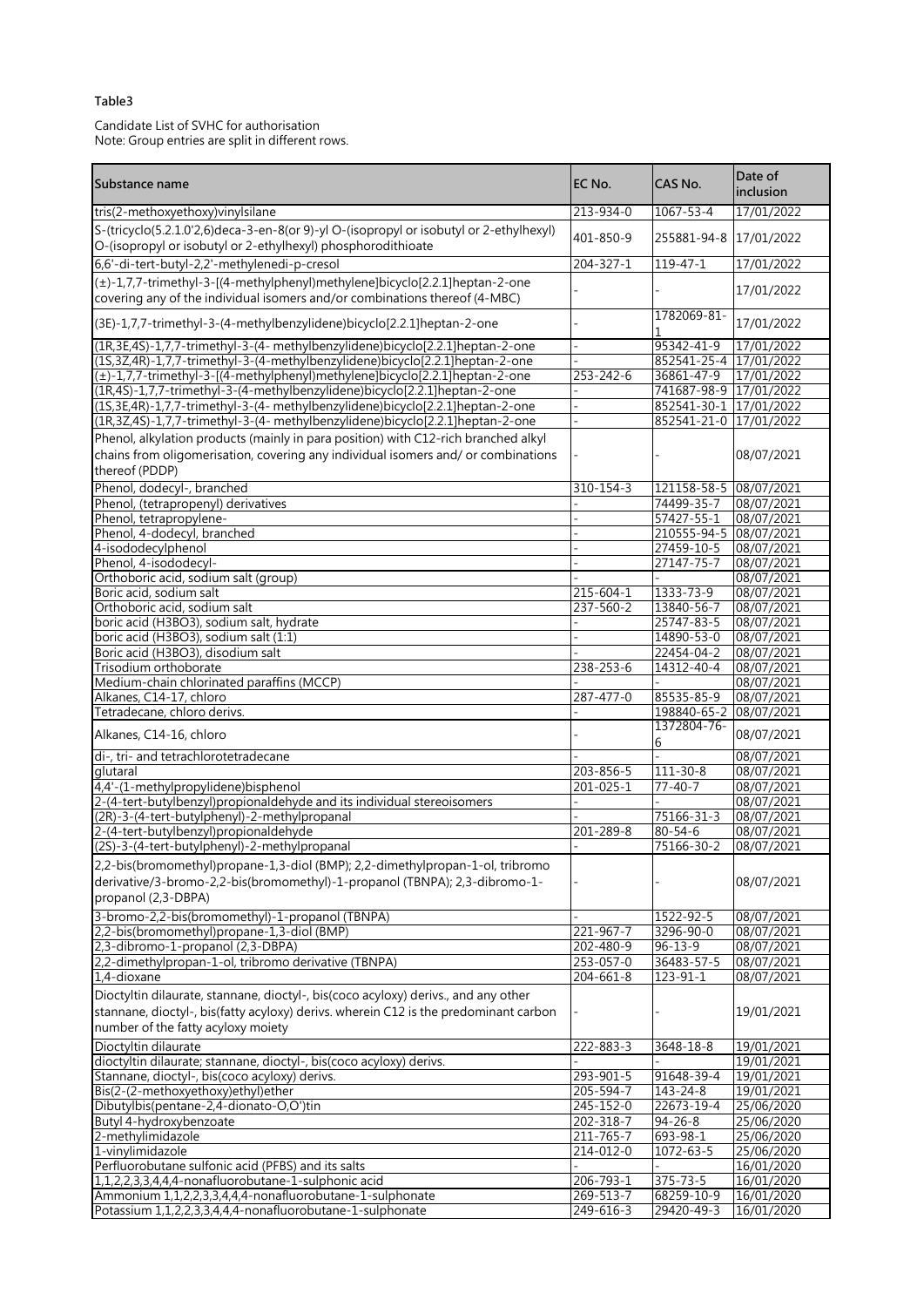| Substance name                                                                                                                                                                                       | EC No.                 | CAS No.                     | Date of<br>inclusion     |
|------------------------------------------------------------------------------------------------------------------------------------------------------------------------------------------------------|------------------------|-----------------------------|--------------------------|
| N, N, N-triethylethanaminium 1, 1, 2, 2, 3, 3, 4, 4, 4-nonafluorobutane-1-sulfonate                                                                                                                  |                        | 25628-08-4                  | 16/01/2020               |
| bis(4-t-butylphenyl)iodonium perfluorobutanesulfonate                                                                                                                                                | 432-660-4              |                             | 16/01/2020               |
| morpholinium perfluorobutanesulfonate                                                                                                                                                                |                        | 503155-89-3                 | 16/01/2020               |
| dimethyl(phenyl)sulfanium perfluorobutanesulfonate                                                                                                                                                   | 452-310-4              | 220133-51-7                 | 16/01/2020               |
| 1-(4-butoxy-1-naphthalenyl)tetrahydrothiophenium 1,1,2,2,3,3,4,4,4-nonafluoro-1-<br>butanesulfonate                                                                                                  | 468-770-4              |                             | 16/01/2020               |
| Triphenylsulfanium perfluorobutane sulfonate                                                                                                                                                         | 478-340-8              | 144317-44-2                 | 16/01/2020               |
| magnesium perfluorobutanesulfonate                                                                                                                                                                   |                        | 507453-86-3 16/01/2020      |                          |
| lithium perfluorobutanesulfonate                                                                                                                                                                     |                        | 131651-65-5 16/01/2020      |                          |
| tetrabutyl-phosphonium nonafluoro-butane-1-sulfonate                                                                                                                                                 | 444-440-5              | 220689-12-3 16/01/2020      |                          |
| Diisohexyl phthalate                                                                                                                                                                                 | 276-090-2              | 71850-09-4                  | 16/01/2020               |
| 2-methyl-1-(4-methylthiophenyl)-2-morpholinopropan-1-one                                                                                                                                             | 400-600-6              | 71868-10-5                  | 16/01/2020               |
| 2-benzyl-2-dimethylamino-4'-morpholinobutyrophenone                                                                                                                                                  | $404 - 360 - 3$        | 119313-12-1                 | 16/01/2020               |
| Tris(4-nonylphenyl, branched and linear) phosphite (TNPP) with $\geq 0.1\%$ w/w of 4-<br>nonylphenol, branched and linear (4-NP)                                                                     |                        |                             | 16/07/2019               |
| Phenol, 4-nonyl-, phosphite (3:1)                                                                                                                                                                    |                        | 3050-88-2                   | 16/07/2019               |
| tris (4-nonylphenol, branch) phosphorous acid ester                                                                                                                                                  |                        |                             | 16/07/2019               |
| tris(nonylphenyl) phosphite                                                                                                                                                                          | 247-759-6              | 26523-78-4                  | 16/07/2019               |
| Phenol, p-isononyl-, phosphite (3:1)                                                                                                                                                                 |                        | 31631-13-7                  | 16/07/2019               |
| Phenol, p-sec-nonyl-, phosphite                                                                                                                                                                      |                        | 106599-06-8                 | 16/07/2019               |
| 4-tert-butylphenol                                                                                                                                                                                   | 202-679-0              | $98 - 54 - 4$               | 16/07/2019               |
| 2-methoxyethyl acetate                                                                                                                                                                               | 203-772-9              | 110-49-6                    | 16/07/2019               |
| 2,3,3,3-tetrafluoro-2-(heptafluoropropoxy)propionic acid, its salts and its acyl halides                                                                                                             |                        |                             | 16/07/2019               |
| 2,3,3,3-tetrafluoro-2-(heptafluoropropoxy)propionyl fluoride                                                                                                                                         | 218-173-8              | 2062-98-8                   | 16/07/2019               |
| 2,3,3,3-tetrafluoro-2-(heptafluoropropoxy)propionic acid                                                                                                                                             | 236-236-8              | 13252-13-6                  | 16/07/2019               |
| potassium 2,3,3,3-tetrafluoro-2-(heptafluoropropoxy)propionate                                                                                                                                       | 266-578-3              | 67118-55-2                  | 16/07/2019               |
| ammonium 2,3,3,3-tetrafluoro-2-(heptafluoropropoxy)propanoate                                                                                                                                        |                        | 62037-80-3                  | 16/07/2019               |
| Propanoic acid, 2,3,3,3-tetrafluoro-2-(heptafluoropropoxy)-, (-)-                                                                                                                                    |                        | 75579-40-7                  | 16/07/2019               |
| Propanoic acid, 2,3,3,3-tetrafluoro-2-(heptafluoropropoxy)-, (+)-                                                                                                                                    |                        | 75579-39-4                  | 16/07/2019               |
| Pyrene                                                                                                                                                                                               | 204-927-3              | 129-00-0                    | 15/01/2019               |
| Phenanthrene                                                                                                                                                                                         | $201 - 581 - 5$        | $85 - 01 - 8$               | 15/01/2019               |
| Fluoranthene                                                                                                                                                                                         | 205-912-4              | $206 - 44 - 0$              | 15/01/2019               |
| Benzo[k]fluoranthene                                                                                                                                                                                 | 205-916-6              | 207-08-9                    | 15/01/2019               |
| 2,2-bis(4'-hydroxyphenyl)-4-methylpentane                                                                                                                                                            | 401-720-1              | 6807-17-6                   | 15/01/2019               |
| 1,7,7-trimethyl-3-(phenylmethylene)bicyclo[2.2.1]heptan-2-one                                                                                                                                        | 239-139-9              | 15087-24-8                  | 15/01/2019               |
| Terphenyl, hydrogenated                                                                                                                                                                              | 262-967-7              | 61788-32-7                  | 27/06/2018               |
| Octamethylcyclotetrasiloxane                                                                                                                                                                         | 209-136-7              | $556 - 67 - 2$              | 27/06/2018               |
| Lead<br>Ethylenediamine                                                                                                                                                                              | 231-100-4<br>203-468-6 | 7439-92-1<br>$107 - 15 - 3$ | 27/06/2018<br>27/06/2018 |
| Dodecamethylcyclohexasiloxane                                                                                                                                                                        | $208 - 762 - 8$        | 540-97-6                    | 27/06/2018               |
| Disodium octaborate                                                                                                                                                                                  | 234-541-0              | 12008-41-2                  | 27/06/2018               |
| Dicyclohexyl phthalate                                                                                                                                                                               | 201-545-9              | $84 - 61 - 7$               | 27/06/2018               |
| Decamethylcyclopentasiloxane                                                                                                                                                                         | 208-764-9              | 541-02-6                    | 27/06/2018               |
| Benzo[ghi]perylene                                                                                                                                                                                   | 205-883-8              | 191-24-2                    | 27/06/2018               |
| Benzene-1,2,4-tricarboxylic acid 1,2 anhydride                                                                                                                                                       | $209 - 008 - 0$        | $552 - 30 - 7$              | 27/06/2018               |
| Reaction products of 1,3,4-thiadiazolidine-2,5-dithione, formaldehyde and 4-<br>heptylphenol, branched and linear (RP-HP)                                                                            |                        |                             | 15/01/2018               |
| Formaldehyde, reaction products with phenol heptyl derivs. and 1,3,4-<br>thiadiazolidine-2,5-dithione                                                                                                |                        | 1471311-26-<br>8            | 15/01/2018               |
| Formaldehyde, reaction products with branched and linear heptylphenol, carbon<br>disulfide and hydrazine                                                                                             | 300-298-5              | 93925-00-9                  | 15/01/2018               |
| Chrysene                                                                                                                                                                                             | 205-923-4              | 218-01-9                    | 15/01/2018               |
| Cadmium nitrate                                                                                                                                                                                      | 233-710-6              | 10325-94-7                  | 15/01/2018               |
| Cadmium hydroxide                                                                                                                                                                                    | 244-168-5              | 21041-95-2                  | 15/01/2018               |
| Cadmium carbonate                                                                                                                                                                                    | 208-168-9              | 513-78-0                    | 15/01/2018               |
| Benz[a]anthracene                                                                                                                                                                                    | 200-280-6              | $56 - 55 - 3$               | 15/01/2018               |
| 1,6,7,8,9,14,15,16,17,17,18,18-<br>Dodecachloropentacyclo[12.2.1.16,9.02,13.05,10]octadeca-7,15-diene ("Dechlorane<br>Plus" ™)                                                                       |                        |                             | 15/01/2018               |
| (1S,2S,5R,6R,9S,10S,13R,14R)-1,6,7,8,9,14,15,16,17,17,18,18-<br>Dodecachloropentacyclo[12.2.1.1 <sup>6</sup> , 0 <sup>2</sup> , <sup>13</sup> .0 <sup>5</sup> , <sup>10</sup> ] octadeca-7, 15-diene |                        | 135821-03-3                 | 15/01/2018               |
| (1S,2S,5S,6S,9R,10R,13R,14R)-1,6,7,8,9,14,15,16,17,17,18,18-<br>Dodecachloropentacyclo[12.2.1.1 <sup>6</sup> , 0 <sup>2</sup> , <sup>13</sup> .0 <sup>5</sup> , <sup>10</sup> ] octadeca-7, 15-diene |                        | 135821-74-8                 | 15/01/2018               |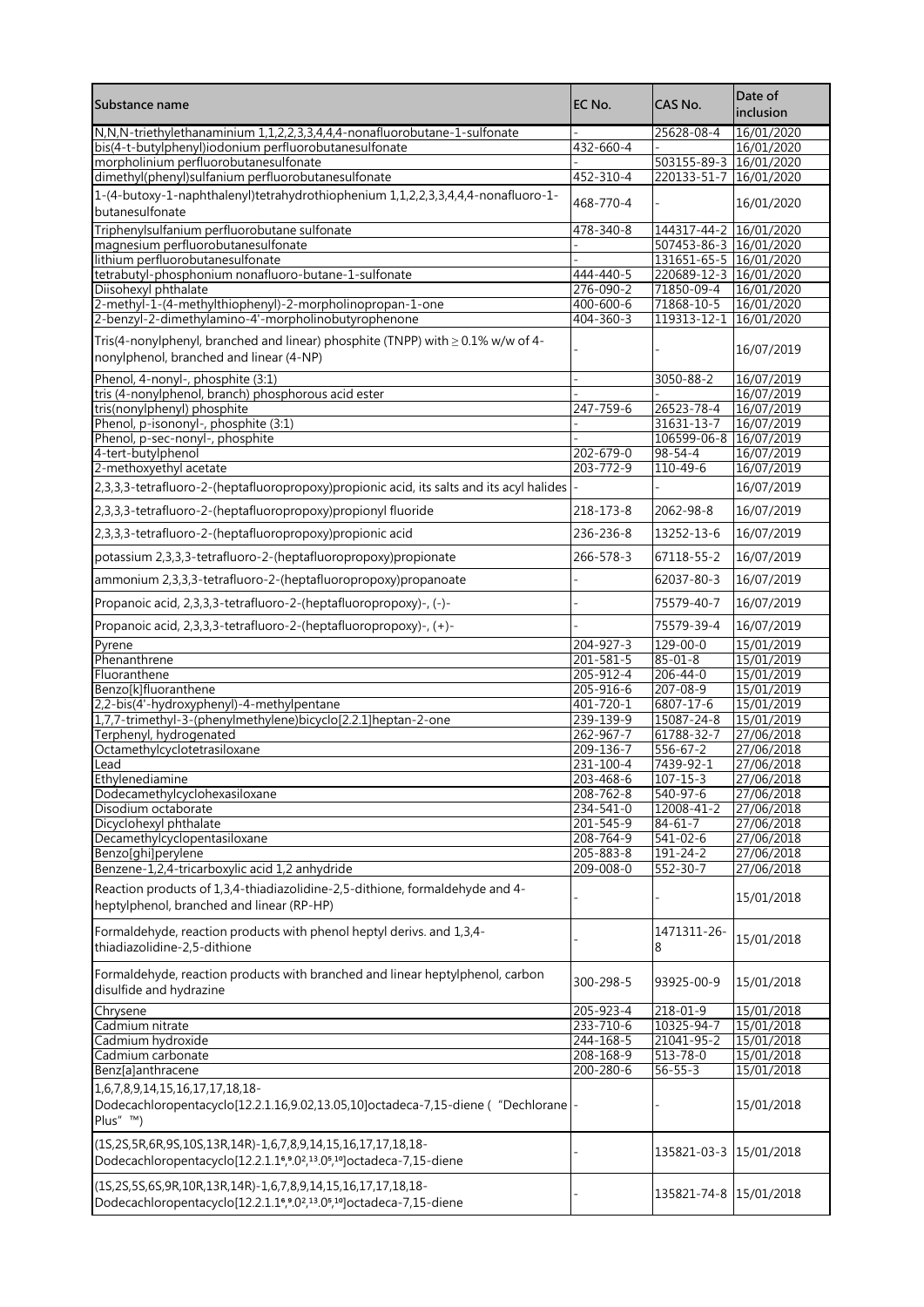| Substance name                                                                                                                                                                                          | EC No.                       | CAS No.                | Date of<br>inclusion     |
|---------------------------------------------------------------------------------------------------------------------------------------------------------------------------------------------------------|------------------------------|------------------------|--------------------------|
| 1,6,7,8,9,14,15,16,17,17,18,18-<br>dodecachloropentacyclo[12.2.1.16,9.02,13.05,10]octadeca-7,15-diene                                                                                                   | 236-948-9                    | 13560-89-9             | 15/01/2018               |
| rel-(1R,4S,4aS,6aS,7S,10R,10aR,12aR)-1,2,3,4,7,8,9,10,13,13,14,14-dodecachloro-<br>1,4,4a,5,6,6a,7,10,10a,11,12,12a-dodecahydro-1,4:7,10-<br>dimethanodibenzo[a,e]cyclooctene                           |                              |                        | 15/01/2018               |
| rel-(1R,4S,4aS,6aR,7R,10S,10aS,12aR)-1,2,3,4,7,8,9,10,13,13,14,14-dodecachloro-<br>1,4,4a,5,6,6a,7,10,10a,11,12,12a-dodecahydro-1,4:7,10-                                                               |                              |                        | 15/01/2018               |
| dimethanodibenzo[a,e]cyclooctene                                                                                                                                                                        |                              |                        |                          |
| Perfluorohexane-1-sulphonic acid and its salts                                                                                                                                                          |                              |                        | 07/07/2017<br>07/07/2017 |
| potassium perfluorohexane-1-sulphonate<br>perfluorohexane-1-sulphonic acid                                                                                                                              | 223-393-2<br>$206 - 587 - 1$ | 3871-99-6<br>355-46-4  | 07/07/2017               |
| ammonium perfluorohexane-1-sulphonate                                                                                                                                                                   | $269 - 511 - 6$              | 68259-08-5             | 07/07/2017               |
| tridecafluorohexanesulphonic acid, compound with 2,2'-iminodiethanol (1:1)                                                                                                                              | 274-462-9                    | 70225-16-0             | 07/07/2017               |
| 1-Hexanesulfonic acid, 1,1,2,2,3,3,4,4,5,5,6,6,6-tridecafluoro-, cesium salt (1:1)                                                                                                                      |                              | 92011-17-1             | 07/07/2017               |
| Dibenzo[k,n][1,4,7,10,13]tetraoxathiacyclopentadecinium, 19-[4-(1,1-<br>dimethylethyl)phenyl]-6,7,9,10,12,13-hexahydro-, 1,1,2,2,3,3,4,4,5,5,6,6,6-<br>tridecafluoro-1-hexanesulfonate (1:1)            |                              | 928049-42-7 07/07/2017 |                          |
| 1-Hexanesulfonic acid, 1,1,2,2,3,3,4,4,5,5,6,6,6-tridecafluoro-, zinc salt                                                                                                                              |                              | 70136-72-0             | 07/07/2017               |
| 1-Hexanesulfonic acid, 1,1,2,2,3,3,4,4,5,5,6,6,6-tridecafluoro-, compd. with N,N-<br>diethylethanamine (1:1)                                                                                            |                              | 72033-41-1             | 07/07/2017               |
| Phosphonium, triphenyl(phenylmethyl)-, 1,1,2,2,3,3,4,4,5,5,6,6,6-tridecafluoro-1-<br>hexanesulfonate (1:1)                                                                                              |                              | 1000597-52-<br>3       | 07/07/2017               |
| N,N,N-tributylbutan-1-aminium tridecafluorohexane-1-sulfonate                                                                                                                                           |                              | 108427-54-9 07/07/2017 |                          |
| N,N,N-triethylethanaminium tridecafluorohexane-1-sulfonate                                                                                                                                              |                              | 108427-55-0 07/07/2017 |                          |
| 1-Hexanesulfonic acid, 1,1,2,2,3,3,4,4,5,5,6,6,6-tridecafluoro-, compd. With<br>pyrrolidine (1:1)                                                                                                       |                              | 1187817-57-            | 07/07/2017               |
| Methanaminium, N,N,N-trimethyl-, salt with 1,1,2,2,3,3,4,4,5,5,6,6,6-tridecafluoro-1-<br>hexanesulfonic acid (1:1)                                                                                      |                              | 189274-31-5 07/07/2017 |                          |
| 1-Hexanesulfonic acid, 1,1,2,2,3,3,4,4,5,5,6,6,6-tridecafluoro-, compd.with 2-methyl-<br>2-propanamine (1:1)                                                                                            |                              | 202189-84-2 07/07/2017 |                          |
| Iodonium, bis[4-(1,1-dimethylethyl)phenyl]-, 1,1,2,2,3,3,4,4,5,5,6,6,6-tridecafluoro-1-<br>hexanesulfonate (1:1)                                                                                        |                              | 213740-81-9 07/07/2017 |                          |
| 1-Hexanesulfonic acid, 1,1,2,2,3,3,4,4,5,5,6,6,6-tridecafluoro-, gallium salt (9CI)                                                                                                                     |                              | 341035-71-0 07/07/2017 |                          |
| Sulfonium, bis(4-methylphenyl)phenyl-, 1,1,2,2,3,3,4,4,5,5,6,6,6-tridecafluoro-1-<br>hexanesulfonate (1:1)                                                                                              |                              | 341548-85-4 07/07/2017 |                          |
| 1-Hexanesulfonic acid, 1,1,2,2,3,3,4,4,5,5,6,6,6-tridecafluoro-, scandium(3+) salt (3:1)                                                                                                                |                              | 350836-93-0 07/07/2017 |                          |
| 1-Hexanesulfonic acid, 1,1,2,2,3,3,4,4,5,5,6,6-tridecafluoro-, neodymium(3+) salt                                                                                                                       |                              | 41184-65-0             | 07/07/2017               |
| (3:1)                                                                                                                                                                                                   |                              |                        |                          |
| 1-Hexanesulfonic acid, 1,1,2,2,3,3,4,4,5,5,6,6,6-tridecafluoro-, yttrium(3+) salt (3:1)                                                                                                                 |                              | 41242-12-0             | 07/07/2017               |
| Sulfonium, (thiodi-4,1-phenylene)bis[diphenyl-, salt with 1,1,2,2,3,3,4,4,5,5,6,6,6-<br>tridecafluoro-1-hexanesulfonic acid (1:2)                                                                       |                              | 421555-73-9 07/07/2017 |                          |
| lodonium, bis[4-(1,1-dimethylpropyl)phenyl]-, salt with 1,1,2,2,3,3,4,4,5,5,6,6,6-<br>tridecafluoro-1-hexanesulfonic                                                                                    |                              | 421555-74-0 07/07/2017 |                          |
| Sulfonium, tris[4-(1,1-dimethylethyl)phenyl]-, 1,1,2,2,3,3,4,4,5,5,6,6,6-tridecafluoro-1-<br>hexanesulfonate (1:1)                                                                                      |                              | 425670-70-8 07/07/2017 |                          |
| 1-Hexanesulfonic acid, 1,1,2,2,3,3,4,4,5,5,6,6,6-tridecafluoro-, lithium salt (1:1)                                                                                                                     |                              | 55120-77-9             | 07/07/2017               |
| Ethanaminium, N-[4-[[4-(diethylamino)phenyl][4-(ethylamino)-1-<br>naphthalenyl]methylene]-2,5-cyclohexadien-1-ylidene]-N-ethyl-,<br>1,1,2,2,3,3,4,4,5,5,6,6,6-tridecafluoro-1-hexanesulfonate (1:1)     |                              | 1310480-24-<br>0       | 07/07/2017               |
| Methanaminium, N-[4-[[4-(dimethylamino)phenyl][4-(ethylamino)-1-<br>naphthalenyl]methylene]-2,5-cyclohexadien-1-ylidene]-N-methyl-,<br>1,1,2,2,3,3,4,4,5,5,6,6,6-tridecafluoro-1-hexanesulfonate (1:1)  |                              | 1310480-27-            | 07/07/2017               |
| Methanaminium, N-[4-[[4-(dimethylamino)phenyl][4-(phenylamino)-1-<br>naphthalenyl]methylene]-2,5-cyclohexadien-1-ylidene]-N-methyl-,<br>1,1,2,2,3,3,4,4,5,5,6,6,6-tridecafluoro-1-hexanesulfonate (1:1) |                              | 1310480-28-            | 07/07/2017               |
| Beta-Cyclodextrin, compd. with 1,1,2,2,3,3,4,4,5,5,6,6,6-tridecafluoro-1-<br>hexanesulfonic acid ion(1-)(1:1)                                                                                           |                              | 1329995-45-<br>0       | 07/07/2017               |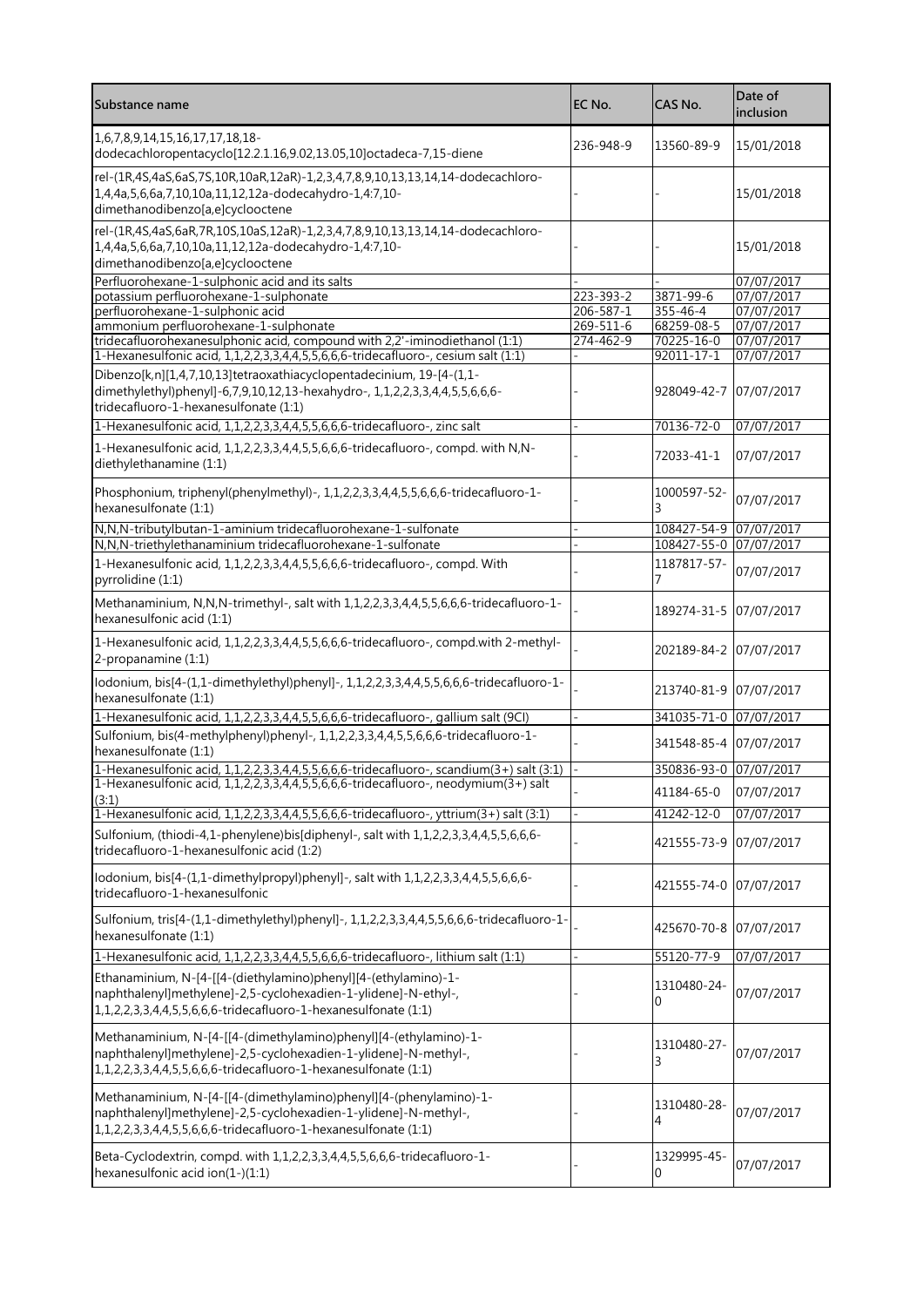| Substance name                                                                                                                                                                                                                                                                                                                                                           | EC No.                 | CAS No.                              | Date of<br>inclusion     |
|--------------------------------------------------------------------------------------------------------------------------------------------------------------------------------------------------------------------------------------------------------------------------------------------------------------------------------------------------------------------------|------------------------|--------------------------------------|--------------------------|
| Gamma-Cyclodextrin, compd. with 1,1,2,2,3,3,4,4,5,5,6,6,6-tridecafluoro-1-<br>hexanesulfonic acid ion(1-)(1:1)                                                                                                                                                                                                                                                           |                        | 1329995-69-<br>8                     | 07/07/2017               |
| Sulfonium, triphenyl-, 1,1,2,2,3,3,4,4,5,5,6,6,6-tridecafluoro-1-hexanesulfonate (1:1)                                                                                                                                                                                                                                                                                   |                        | 144116-10-9                          | 07/07/2017               |
| Quinolinium, 1-(carboxymethyl)-4-[2-[4-[4-(2,2-diphenylethenyl)phenyl]-<br>1,2,3,3a,4,8b-hexahydrocyclopent[b]indol-7-yl]ethenyl]-, 1,1,2,2,3,3,4,4,5,5,6,6,6-<br>tridecafluoro-1-hexanesulfonate (1:1)                                                                                                                                                                  |                        | 1462414-59-<br>O                     | 07/07/2017               |
| lodonium, diphenyl-, 1,1,2,2,3,3,4,4,5,5,6,6,6-tridecafluoro-1-hexanesulfonate (1:1)                                                                                                                                                                                                                                                                                     |                        | 153443-35-7                          | 07/07/2017               |
| Sulfonium, [4-[(2-methyl-1-oxo-2-propenyl)oxy]phenyl]diphenyl-, salt with<br>$1, 1, 2, 2, 3, 3, 4, 4, 5, 5, 6, 6, 6$ -tridecafluoro-1-hexanesulfonic acid $(1:1)$ , polymer with 2-<br>ethyltricyclo[3.3.1.13,7]dec-2-yl 2-methyl-2-propenoate, 3-<br>hydroxytricyclo[3.3.1.13,7]dec-1-yl 2-methyl-2-propenoate and tetrahydro-2-oxo-3-<br>furanyl 2-methyl-2-propenoate |                        | 911027-69-5 07/07/2017               |                          |
| Sulfonium, [4-[(2-methyl-1-oxo-2-propen-1-yl)oxy]phenyl]diphenyl-,<br>1,1,2,2,3,3,4,4,5,5,6,6,6-tridecafluoro-1-hexanesulfonate (1:1)                                                                                                                                                                                                                                    |                        | 911027-68-4 07/07/2017               |                          |
| Sulfonium, (4-methylphenyl)diphenyl-, 1,1,2,2,3,3,4,4,5,5,6,6,6-tridecafluoro-1-<br>hexanesulfonate (1:1)                                                                                                                                                                                                                                                                |                        | 910606-39-2 07/07/2017               |                          |
| 1-Hexanesulfonic acid, 1,1,2,2,3,3,4,4,5,5,6,6,6-tridecafluoro-, sodium salt                                                                                                                                                                                                                                                                                             |                        | 82382-12-5                           | 07/07/2017               |
| lodonium, bis[(1,1-dimethylethyl)phenyl]-, salt with 1,1,2,2,3,3,4,4,5,5,6,6,6-<br>tridecafluoro-1-hexanesulfonic acid (1:1) (9CI)                                                                                                                                                                                                                                       |                        | 866621-50-3 07/07/2017               |                          |
| p-(1,1-dimethylpropyl)phenol                                                                                                                                                                                                                                                                                                                                             | 201-280-9              | $80 - 46 - 6$                        | 12/01/2017               |
| Nonadecafluorodecanoic acid (PFDA) and its sodium and ammonium salts<br>sodium nonadecafluorodecanoate                                                                                                                                                                                                                                                                   |                        | 3830-45-3                            | 12/01/2017<br>12/01/2017 |
| Ammonium nonadecafluorodecanoate                                                                                                                                                                                                                                                                                                                                         | $221 - 470 - 5$        | 3108-42-7                            | 12/01/2017               |
| Nonadecafluorodecanoic acid                                                                                                                                                                                                                                                                                                                                              | 206-400-3              | 335-76-2                             | 12/01/2017               |
| 4-heptylphenol, branched and linear                                                                                                                                                                                                                                                                                                                                      |                        |                                      | 12/01/2017               |
| Phenol, heptyl derivs.                                                                                                                                                                                                                                                                                                                                                   | $276 - 743 - 1$        | 72624-02-3                           | 12/01/2017               |
| 4-heptylphenol                                                                                                                                                                                                                                                                                                                                                           | 217-862-0              | 1987-50-4                            | 12/01/2017               |
| 4-(3,3-dimethylpentan-2-yl)phenol                                                                                                                                                                                                                                                                                                                                        |                        | 911371-06-7                          | 12/01/2017               |
| 4-(3-methylhexan-2-yl)phenol                                                                                                                                                                                                                                                                                                                                             |                        | 854904-93-1 12/01/2017               |                          |
| 4-(4,4-dimethylpentan-2-yl)phenol<br>4-(4-methylhexan-2-yl)phenol                                                                                                                                                                                                                                                                                                        |                        | 911371-07-8 12/01/2017<br>71945-81-8 | 12/01/2017               |
| 4-(5-methylhexan-2-yl)phenol                                                                                                                                                                                                                                                                                                                                             |                        | 857629-71-1 12/01/2017               |                          |
| 4-(2,2-dimethylpentan-3-yl)phenol                                                                                                                                                                                                                                                                                                                                        |                        | 861010-65-3 12/01/2017               |                          |
| 4-(5-methylhexan-3-yl)phenol                                                                                                                                                                                                                                                                                                                                             |                        | 854904-92-0 12/01/2017               |                          |
| 4-(heptan-3-yl)phenol                                                                                                                                                                                                                                                                                                                                                    |                        | 6465-74-3                            | 12/01/2017               |
| 4-(heptan-2-yl)phenol                                                                                                                                                                                                                                                                                                                                                    |                        | 6863-24-7                            | 12/01/2017               |
| 4-(heptan-4-yl)phenol                                                                                                                                                                                                                                                                                                                                                    |                        | 6465-71-0                            | 12/01/2017               |
| 4-(3-ethylpentyl)phenol                                                                                                                                                                                                                                                                                                                                                  |                        | 911370-98-4 12/01/2017               |                          |
| 4-(3-methylhexyl)phenol                                                                                                                                                                                                                                                                                                                                                  |                        | 102570-52-5 12/01/2017               |                          |
| 4-(4-methylhexyl)phenol                                                                                                                                                                                                                                                                                                                                                  |                        | 1139800-98-<br>8                     | 12/01/2017               |
| 4-(5-methylhexyl)phenol                                                                                                                                                                                                                                                                                                                                                  |                        | 100532-36-3                          | 12/01/2017               |
| 4-(2,4-dimethylpentan-3-yl)phenol                                                                                                                                                                                                                                                                                                                                        |                        | 1824346-00-<br>0                     | 12/01/2017               |
| Phenol, 4-tert-heptyl-                                                                                                                                                                                                                                                                                                                                                   |                        | 288864-02-8 12/01/2017               |                          |
| Phenol, 4-(1-ethyl-1,2-dimethylpropyl)-                                                                                                                                                                                                                                                                                                                                  |                        | 30784-27-1                           | 12/01/2017               |
| 4-(2,3,3-trimethylbutan-2-yl)phenol                                                                                                                                                                                                                                                                                                                                      |                        | 72861-06-4                           | 12/01/2017               |
| 4-(2,3-dimethylpentan-2-yl)phenol<br>4-(3-methylhexan-3-yl)phenol                                                                                                                                                                                                                                                                                                        |                        | 861011-60-1<br>30784-32-8            | 12/01/2017<br>12/01/2017 |
| 4-(2-methylhexan-2-yl)phenol                                                                                                                                                                                                                                                                                                                                             |                        | 30784-31-7                           | 12/01/2017               |
| 4-(2,4-dimethylpentan-2-yl)phenol                                                                                                                                                                                                                                                                                                                                        |                        | 33104-11-9                           | 12/01/2017               |
| 4-(3-ethylpentan-3-yl)phenol                                                                                                                                                                                                                                                                                                                                             |                        | 37872-24-5                           | 12/01/2017               |
| 4,4'-isopropylidenediphenol                                                                                                                                                                                                                                                                                                                                              | 201-245-8              | $80 - 05 - 7$                        | 12/01/2017               |
| Benzo[def]chrysene (Benzo[a]pyrene)                                                                                                                                                                                                                                                                                                                                      | 200-028-5              | $50 - 32 - 8$                        | 20/06/2016               |
| Perfluorononan-1-oic-acid and its sodium and ammonium salts                                                                                                                                                                                                                                                                                                              |                        |                                      | 17/12/2015               |
| Ammonium salts of perfluorononan-1-oic-acid                                                                                                                                                                                                                                                                                                                              |                        | 4149-60-4                            | 17/12/2015               |
| Perfluorononan-1-oic-acid                                                                                                                                                                                                                                                                                                                                                | 206-801-3              | 375-95-1                             | 17/12/2015               |
| Sodium salts of perfluorononan-1-oic-acid                                                                                                                                                                                                                                                                                                                                |                        | 21049-39-8                           | 17/12/2015               |
| Nitrobenzene<br>2-(2H-benzotriazol-2-yl)-4-(tert-butyl)-6-(sec-butyl)phenol (UV-350)                                                                                                                                                                                                                                                                                     | 202-716-0<br>253-037-1 | $98 - 95 - 3$<br>36437-37-3          | 17/12/2015<br>17/12/2015 |
| 2,4-di-tert-butyl-6-(5-chlorobenzotriazol-2-yl)phenol (UV-327)                                                                                                                                                                                                                                                                                                           | 223-383-8              | 3864-99-1                            | 17/12/2015               |
| 1,3-propanesultone                                                                                                                                                                                                                                                                                                                                                       | 214-317-9              | 1120-71-4                            | 17/12/2015               |
| 5-sec-butyl-2-(2,4-dimethylcyclohex-3-en-1-yl)-5-methyl-1,3-dioxane [1], 5-sec-<br>butyl-2-(4,6-dimethylcyclohex-3-en-1-yl)-5-methyl-1,3-dioxane [2]                                                                                                                                                                                                                     |                        |                                      | 15/06/2015               |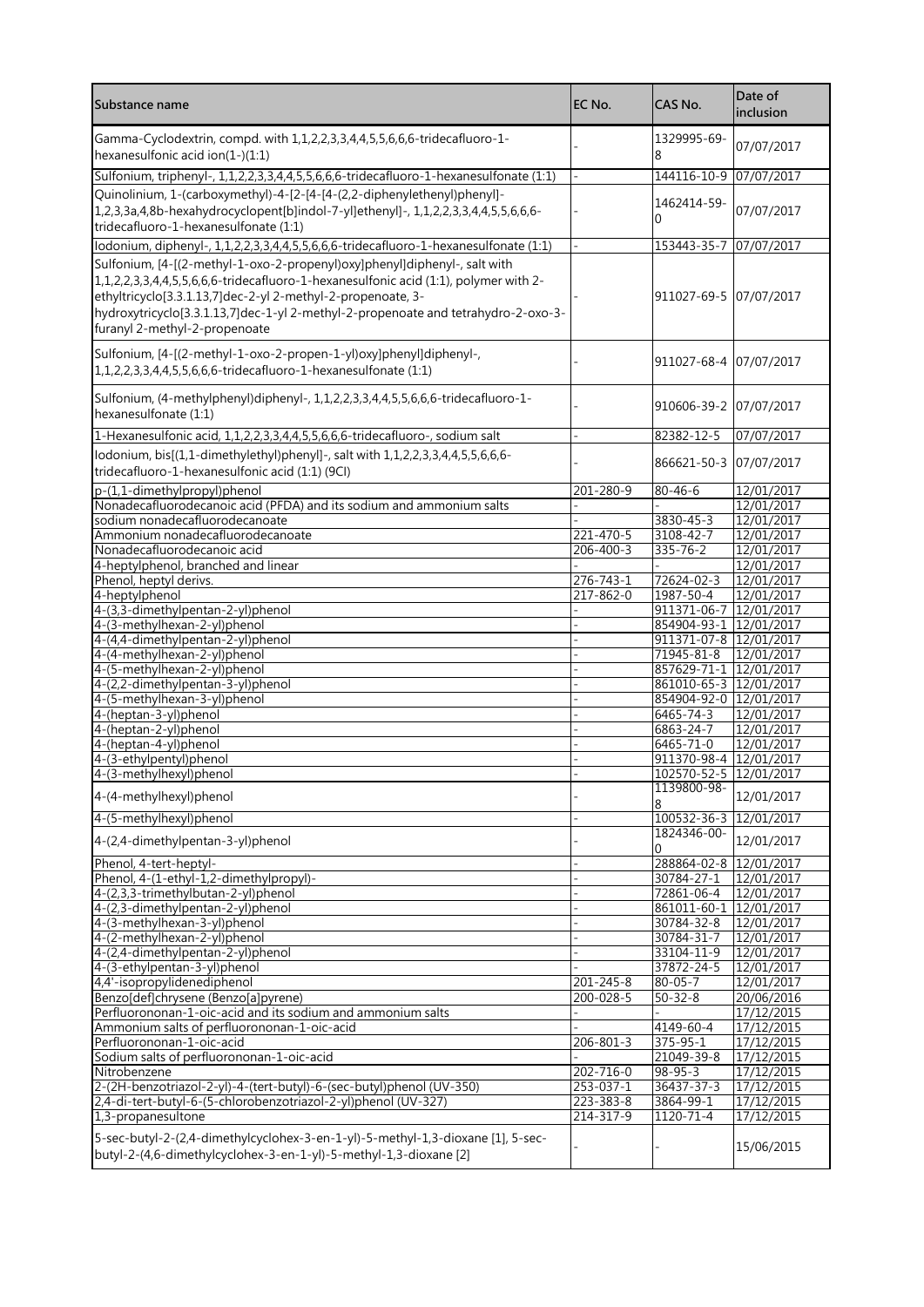| Substance name                                                                                                                                                                                                                                                                                                                                                                                                                                                                           | EC No.                       | CAS No.                         | Date of<br>inclusion     |
|------------------------------------------------------------------------------------------------------------------------------------------------------------------------------------------------------------------------------------------------------------------------------------------------------------------------------------------------------------------------------------------------------------------------------------------------------------------------------------------|------------------------------|---------------------------------|--------------------------|
| Reaction mass of 5-[(2R)-butan-2-yl]-2-[(1R,2R)-2,4-dimethylcyclohex-3-en-1-yl]-5-<br>methyl-1,3-dioxane and 5-[(2R)-butan-2-yl]-2-[(1R,6R)-4,6-dimethylcyclohex-3-en-<br>1-yl]-5-methyl-1,3-dioxane and 5-[(2S)-butan-2-yl]-2-[(1R,2R)-2,4-<br>dimethylcyclohex-3-en-1-yl]-5-methyl-1,3-dioxane and 5-[(2S)-butan-2-yl]-2-<br>[(1S,2R)-2,4-dimethylcyclohex-3-en-1-yl]-5-methyl-1,3-dioxane and 5-[(2S)-butan-<br>2-yl]-2-[(1S,6R)-4,6-dimethylcyclohex-3-en-1-yl]-5-methyl-1,3-dioxane |                              |                                 | 15/06/2015               |
| 2-(2,4-Dimethylcyclohex-3-ene-1-yl)-5-methyl-(1-methylpropyl)-1,3-dioxane                                                                                                                                                                                                                                                                                                                                                                                                                |                              | 117933-89-8 15/06/2015          |                          |
| 5-sec-butyl-2-(4,6-dimethylcyclohex-3-en-1-yl)-5-methyl-1,3-dioxane<br>1,3-Dioxane, 2-(2,4-dimethyl-3-cyclohexen-1-yl)-5-methyl-5-(1-methylpropyl)-                                                                                                                                                                                                                                                                                                                                      |                              | 186309-28-4 15/06/2015          | 15/06/2015               |
| 1,3-Dioxane, 2-[(1R,2R)-2,4-dimethyl-3-cyclohexen-1-yl]-5-methyl-5-(1-<br>methylpropyl)-, cis-                                                                                                                                                                                                                                                                                                                                                                                           |                              | 676367-05-8 15/06/2015          |                          |
| 1,3-Dioxane, 2-[(1R,2R)-2,4-dimethyl-3-cyclohexen-1-yl]-5-methyl-5-(1-<br>methylpropyl)-, cis-rel-                                                                                                                                                                                                                                                                                                                                                                                       |                              | 343934-04-3 15/06/2015          |                          |
| 1,3-Dioxane, 2-[(1R,2R)-2,4-dimethyl-3-cyclohexen-1-yl]-5-methyl-5-(1-<br>methylpropyl)-, trans-                                                                                                                                                                                                                                                                                                                                                                                         |                              | 676367-09-2 15/06/2015          |                          |
| 1,3-Dioxane, 2-[(1R,2R)-2,4-dimethyl-3-cyclohexen-1-yl]-5-methyl-5-(1-<br>methylpropyl)-, trans-rel-                                                                                                                                                                                                                                                                                                                                                                                     |                              | 343934-05-4 15/06/2015          |                          |
| 1,3-Dioxane, 2-[(1R,2S)-2,4-dimethyl-3-cyclohexen-1-yl]-5-methyl-5-(1-<br>methylpropyl)-, cis-                                                                                                                                                                                                                                                                                                                                                                                           |                              | 676367-04-7 15/06/2015          |                          |
| 1,3-Dioxane, 2-[(1R,2S)-2,4-dimethyl-3-cyclohexen-1-yl]-5-methyl-5-(1-<br>methylpropyl)-, trans-                                                                                                                                                                                                                                                                                                                                                                                         |                              | 676367-08-1 15/06/2015          |                          |
| 1,3-Dioxane, 2-[(1S,2R)-2,4-dimethyl-3-cyclohexen-1-yl]-5-methyl-5-(1-<br>methylpropyl)-, cis-                                                                                                                                                                                                                                                                                                                                                                                           |                              | 676367-03-6 15/06/2015          |                          |
| 1,3-Dioxane, 2-[(1S,2R)-2,4-dimethyl-3-cyclohexen-1-yl]-5-methyl-5-(1-<br>methylpropyl)-, trans-                                                                                                                                                                                                                                                                                                                                                                                         |                              | 676367-07-0 15/06/2015          |                          |
| 1,3-Dioxane, 2-[(1S,2S)-2,4-dimethyl-3-cyclohexen-1-yl]-5-methyl-5-(1-<br>methylpropyl)-, cis-                                                                                                                                                                                                                                                                                                                                                                                           |                              | 676367-02-5 15/06/2015          |                          |
| 1,3-Dioxane, 2-[(1S,2S)-2,4-dimethyl-3-cyclohexen-1-yl]-5-methyl-5-(1-<br>methylpropyl)-, trans-                                                                                                                                                                                                                                                                                                                                                                                         |                              | 676367-06-9 15/06/2015          |                          |
| Reaction mass of 5-sec-butyl-2-(2,4-dimethylcyclohex-3-en-1-yl)-5-methyl-1,3-<br>dioxane and 5-sec-butyl-2-(4,6-dimethylcyclohex-3-en-1-yl)-5-methyl-1,3-dioxane                                                                                                                                                                                                                                                                                                                         | 413-720-9                    |                                 | 15/06/2015               |
| 5-sec-butyl-2-(2,4-dimethylcyclohex-3-en-1-yl)-5-methyl-1,3-dioxane                                                                                                                                                                                                                                                                                                                                                                                                                      |                              |                                 | 15/06/2015               |
| 1,2-benzenedicarboxylic acid, di-C6-10-alkyl esters or mixed decyl and hexyl and<br>octyl diesters                                                                                                                                                                                                                                                                                                                                                                                       |                              |                                 | 15/06/2015               |
| 1,2-Benzenedicarboxylic acid, mixed decyl and hexyl and octyl diesters<br>1,2-Benzenedicarboxylic acid, di-C6-10-alkyl esters                                                                                                                                                                                                                                                                                                                                                            | 272-013-1<br>271-094-0       | 68648-93-1<br>68515-51-5        | 15/06/2015<br>15/06/2015 |
| Reaction mass of 2-ethylhexyl 10-ethyl-4,4-dioctyl-7-oxo-8-oxa-3,5-dithia-4-<br>stannatetradecanoate and 2-ethylhexyl 10-ethyl-4-[[2-[(2-ethylhexyl)oxy]-2-<br>oxoethyl]thio]-4-octyl-7-oxo-8-oxa-3,5-dithia-4-stannatetradecanoate (reaction<br>mass of DOTE and MOTE)                                                                                                                                                                                                                  |                              |                                 | 17/12/2014               |
| Cadmium sulphate                                                                                                                                                                                                                                                                                                                                                                                                                                                                         | 233-331-6                    | $10124 - 36 - 4$<br>31119-53-6  | 17/12/2014               |
| Cadmium fluoride                                                                                                                                                                                                                                                                                                                                                                                                                                                                         | 232-222-0                    | 7790-79-6                       | 17/12/2014               |
| 2-ethylhexyl 10-ethyl-4,4-dioctyl-7-oxo-8-oxa-3,5-dithia-4-stannatetradecanoate<br>(DOTE)                                                                                                                                                                                                                                                                                                                                                                                                | 239-622-4                    | 15571-58-1                      | 17/12/2014               |
| 2-benzotriazol-2-yl-4,6-di-tert-butylphenol (UV-320)<br>2-(2H-benzotriazol-2-yl)-4,6-ditertpentylphenol (UV-328)                                                                                                                                                                                                                                                                                                                                                                         | 223-346-6<br>$247 - 384 - 8$ | 3846-71-7<br>25973-55-1         | 17/12/2014<br>17/12/2014 |
| Sodium peroxometaborate                                                                                                                                                                                                                                                                                                                                                                                                                                                                  | 231-556-4                    | 7632-04-4                       | 16/06/2014               |
| Sodium perborate, perboric acid, sodium salt                                                                                                                                                                                                                                                                                                                                                                                                                                             |                              |                                 | 16/06/2014               |
| Borate(2-), tetrahydroxybis[µ-(peroxy-KO1:KO2)]di-, sodium (1:2)                                                                                                                                                                                                                                                                                                                                                                                                                         |                              | 90568-23-3                      | 16/06/2014               |
| Borate(2-), tetrahydroxybis[µ-(peroxy-KO1:KO2)]di-, sodium, hydrate (1:2:6)                                                                                                                                                                                                                                                                                                                                                                                                              | 239-172-9                    | $125022 - 34 - 6$<br>15120-21-5 | 16/06/2014               |
| Sodium perborate<br>Perboric acid, sodium salt                                                                                                                                                                                                                                                                                                                                                                                                                                           | 234-390-0                    | 11138-47-9                      | 16/06/2014<br>16/06/2014 |
| Perboric acid (H3BO2(O2)), monosodium salt, trihydrate                                                                                                                                                                                                                                                                                                                                                                                                                                   |                              | 13517-20-9                      | 16/06/2014               |
| Cadmium chloride                                                                                                                                                                                                                                                                                                                                                                                                                                                                         | 233-296-7                    | 10108-64-2                      | 16/06/2014               |
| 1,2-Benzenedicarboxylic acid, dihexyl ester, branched and linear                                                                                                                                                                                                                                                                                                                                                                                                                         | 271-093-5                    | 68515-50-4                      | 16/06/2014               |
| Trixylyl phosphate                                                                                                                                                                                                                                                                                                                                                                                                                                                                       | 246-677-8                    | 25155-23-1                      | 16/12/2013<br>16/12/2013 |
| Lead di(acetate)<br>Imidazolidine-2-thione (2-imidazoline-2-thiol)                                                                                                                                                                                                                                                                                                                                                                                                                       | 206-104-4<br>202-506-9       | 301-04-2<br>$96 - 45 - 7$       | 16/12/2013               |
| Disodium 4-amino-3-[[4'-[(2,4-diaminophenyl)azo][1,1'-biphenyl]-4-yl]azo] -5-<br>hydroxy-6-(phenylazo)naphthalene-2,7-disulphonate (C.I. Direct Black 38)                                                                                                                                                                                                                                                                                                                                | 217-710-3                    | 1937-37-7                       | 16/12/2013               |
| Disodium 3,3'-[[1,1'-biphenyl]-4,4'-diylbis(azo)]bis(4-aminonaphthalene-1-<br>sulphonate) (C.I. Direct Red 28)                                                                                                                                                                                                                                                                                                                                                                           | 209-358-4                    | 573-58-0                        | 16/12/2013               |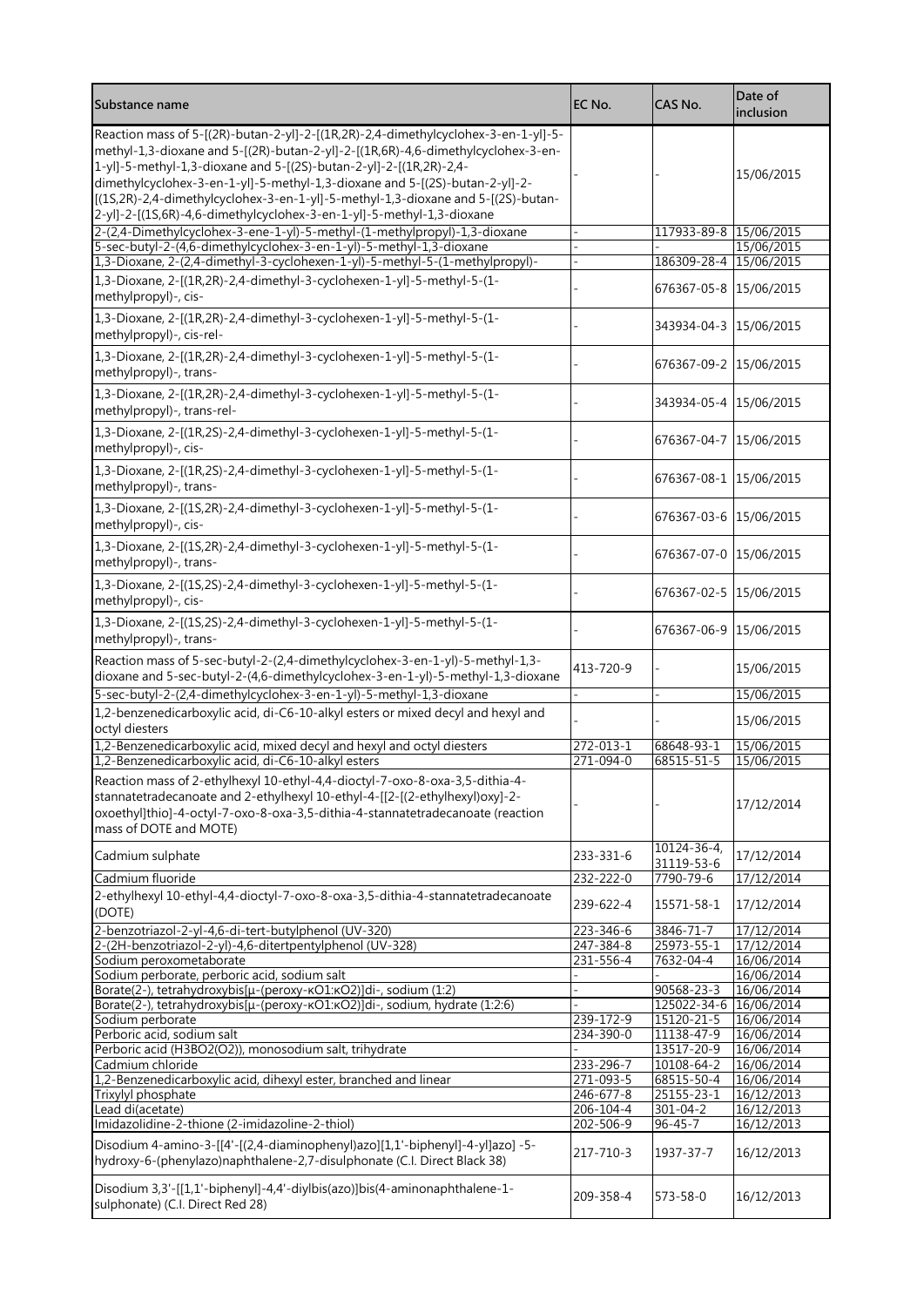| Substance name                                                                   | EC No.                       | CAS No.                                  | Date of<br>inclusion     |
|----------------------------------------------------------------------------------|------------------------------|------------------------------------------|--------------------------|
| Dihexyl phthalate                                                                | 201-559-5                    | $84 - 75 - 3$                            | 16/12/2013               |
| Cadmium sulphide                                                                 | $215 - 147 - 8$              | 1306-23-6                                | 16/12/2013               |
| Pentadecafluorooctanoic acid (PFOA)<br>Dipentyl phthalate (DPP)                  | 206-397-9<br>205-017-9       | $335 - 67 - 1$<br>131-18-0               | 20/06/2013<br>20/06/2013 |
| Cadmium oxide                                                                    | 215-146-2                    | 1306-19-0                                | 20/06/2013               |
| Cadmium                                                                          | 231-152-8                    | 7440-43-9                                | 20/06/2013               |
| Ammonium pentadecafluorooctanoate (APFO)                                         | 223-320-4                    | 3825-26-1                                | 20/06/2013               |
| 4-Nonylphenol, branched and linear, ethoxylated                                  |                              |                                          | 20/06/2013               |
| Nonylphenol, ethoxylated<br>Nonylphenol, branched, ethoxylated (CAS# 68412-54-4) | $500 - 024 - 6$              | 9016-45-9                                | 20/06/2013<br>20/06/2013 |
| 2-[2-[2-[2-(4-nonylphenoxy)ethoxy]ethoxy]ethoxy]ethanol                          | 230-770-5                    | 7311-27-5                                | 20/06/2013               |
| 20-(4-nonylphenoxy)-3,6,9,12,15,18-hexaoxaicosan-1-ol                            | $248 - 743 - 1$              | 27942-27-4                               | 20/06/2013               |
| 2-[2-(4-nonylphenoxy)ethoxy]ethanol                                              | 243-816-4                    | 20427-84-3                               | 20/06/2013               |
| Poly (oxy-1,2-ethanediyl), alpha -(nonylphenyl)-omega-hydroxy-, branched         |                              | 68412-54-4                               | 20/06/2013               |
| 4-Nonylphenol, ethoxylated<br>Nonylphenol, ethoxylated (10-EO)                   | $500 - 045 - 0$              | 26027-38-3                               | 20/06/2013<br>20/06/2013 |
| Nonylphenol, ethoxylated (8-EO)                                                  |                              |                                          | 20/06/2013               |
| Nonylphenol, ethoxylated (6,5-EO)                                                |                              |                                          | 20/06/2013               |
| 26-(4-Nonylphenoxy)-3,6,9,12,15,18,21,24- octaoxahexacosan -1-ol                 |                              | 14409-72-4                               | 20/06/2013               |
| Nonylphenol, branched, ethoxylated                                               | 500-209-1                    | 68412-54-4                               | 20/06/2013               |
| Nonylphenol, ethoxylated (15-EO)<br>4-Nonylphenol, branched, ethoxylated         |                              | 127087-87-0 20/06/2013                   | 20/06/2013               |
| 14-(nonylphenoxy)-3,6,9,12-tetraoxatetradecan-1-ol                               | 247-555-7                    | 26264-02-8                               | 20/06/2013               |
| 26-(nonylphenoxy)-3,6,9,12,15,18,21,24-octaoxahexacosan-1-ol                     | 247-816-5                    | 26571-11-9                               | 20/06/2013               |
| Poly(oxy-1,2-ethanediyl), a-(nonylphenyl)-w-hydroxy- (CAS 9016-45-9)             |                              | 9016-45-9                                | 20/06/2013               |
| 3,6,9,12-Tetraoxatetradecan-1-ol, 14-(4-nonylphenoxy)-                           |                              | 20636-48-0                               | 20/06/2013               |
| 4-t-Nonylphenol-diethoxylate<br>2-(4-nonylphenoxy)ethanol                        |                              | 156609-10-8 20/06/2013<br>$104 - 35 - 8$ | 20/06/2013               |
| Nonylphenol, ethoxylated (EO = 10)                                               |                              |                                          | 20/06/2013               |
| Nonylphenol, ethoxylated (EO = 4)                                                | 939-975-0                    |                                          | 20/06/2013               |
| Nonylphenol, ethoxylated (polymer)                                               |                              |                                          | 20/06/2013               |
| 2-{2-[4-(3,6-dimethylheptan-3-yl)phenoxy]ethoxy}ethanol                          |                              | 1119449-38-<br>5                         | 20/06/2013               |
| 2-[4-(3,6-dimethylheptan-3-yl)phenoxy]ethanol                                    | 687-832-3                    | 1119449-37-<br>4                         | 20/06/2013               |
| Nonylphenolpolyglycolether<br>4-Nonylphenol, branched, ethoxylated               | $500 - 315 - 8$              | 127087-87-0                              | 20/06/2013<br>20/06/2013 |
| Isononylphenol, ethoxylated                                                      |                              | 37205-87-1                               | 20/06/2013               |
| 23-(nonylphenoxy)-3,6,9,12,15,18,21-heptaoxatricosan-1-ol                        | 248-293-6                    | $27177 - 05 - 5$                         | 20/06/2013               |
| 17-(4-nonylphenoxy)-3,6,9,12,15-pentaoxaheptadecan-1-ol                          |                              | 34166-38-6                               | 20/06/2013               |
| Trilead dioxide phosphonate                                                      | 235-252-2                    | 12141-20-7                               | 19/12/2012               |
| Trilead bis(carbonate) dihydroxide<br>Tricosafluorododecanoic acid               | 215-290-6<br>206-203-2       | 1319-46-6<br>$307 - 55 - 1$              | 19/12/2012<br>19/12/2012 |
| Tetralead trioxide sulphate                                                      | 235-380-9                    | 12202-17-4                               | 19/12/2012               |
| Tetraethyllead                                                                   | $201 - 075 - 4$              | $78 - 00 - 2$                            | 19/12/2012               |
| Sulfurous acid, lead salt, dibasic                                               | 263-467-1                    | 62229-08-7                               | 19/12/2012               |
| Silicic acid, lead salt                                                          | 234-363-3                    | 11120-22-2                               | 19/12/2012               |
| Silicic acid (H2Si2O5), barium salt (1:1), lead-doped                            | $272 - 271 - 5$<br>232-382-1 | 68784-75-8<br>$8012 - 00 - 8$            | 19/12/2012<br>19/12/2012 |
| Pyrochlore, antimony lead yellow<br>Pentalead tetraoxide sulphate                | 235-067-7                    | 12065-90-6                               | 19/12/2012               |
| Pentacosafluorotridecanoic acid                                                  | $276 - 745 - 2$              | 72629-94-8                               | 19/12/2012               |
| Orange lead (lead tetroxide)                                                     | 215-235-6                    | 1314-41-6                                | 19/12/2012               |
| o-toluidine                                                                      | 202-429-0                    | $95 - 53 - 4$                            | 19/12/2012               |
| o-aminoazotoluene<br>n-pentyl-isopentylphthalate                                 | $202 - 591 - 2$              | $97 - 56 - 3$<br>776297-69-9             | 19/12/2012<br>19/12/2012 |
| N-methylacetamide                                                                | $201 - 182 - 6$              | $79 - 16 - 3$                            | 19/12/2012               |
| N,N-dimethylformamide                                                            | 200-679-5                    | $68 - 12 - 2$                            | 19/12/2012               |
| Methyloxirane (Propylene oxide)                                                  | 200-879-2                    | 75-56-9                                  | 19/12/2012               |
| Methoxyacetic acid                                                               | 210-894-6                    | $625 - 45 - 6$                           | 19/12/2012               |
| Lead titanium zirconium oxide<br>Lead titanium trioxide                          | 235-727-4                    | 12626-81-2<br>12060-00-3                 | 19/12/2012               |
| Lead oxide sulfate                                                               | 235-038-9<br>234-853-7       | 12036-76-9                               | 19/12/2012<br>19/12/2012 |
| Lead monoxide (lead oxide)                                                       | 215-267-0                    | 1317-36-8                                | 19/12/2012               |
| Lead dinitrate                                                                   | 233-245-9                    | 10099-74-8                               | 19/12/2012               |
| Lead cyanamidate                                                                 | 244-073-9                    | 20837-86-9                               | 19/12/2012               |
| Lead bis(tetrafluoroborate)                                                      | 237-486-0                    | 13814-96-5                               | 19/12/2012               |
| Hexahydromethylphthalic anhydride<br>Hexahydro-1-methylphthalic anhydride        | 256-356-4                    | 48122-14-1                               | 19/12/2012<br>19/12/2012 |
| Hexahydromethylphthalic anhydride                                                | 247-094-1                    | 25550-51-0                               | 19/12/2012               |
| Hexahydro-3-methylphthalic anhydride                                             | 260-566-1                    | 57110-29-9                               | 19/12/2012               |
| Hexahydro-4-methylphthalic anhydride                                             | 243-072-0                    | 19438-60-9                               | 19/12/2012               |
| Heptacosafluorotetradecanoic acid                                                | 206-803-4                    | 376-06-7                                 | 19/12/2012               |
| Henicosafluoroundecanoic acid                                                    | 218-165-4                    | 2058-94-8                                | 19/12/2012               |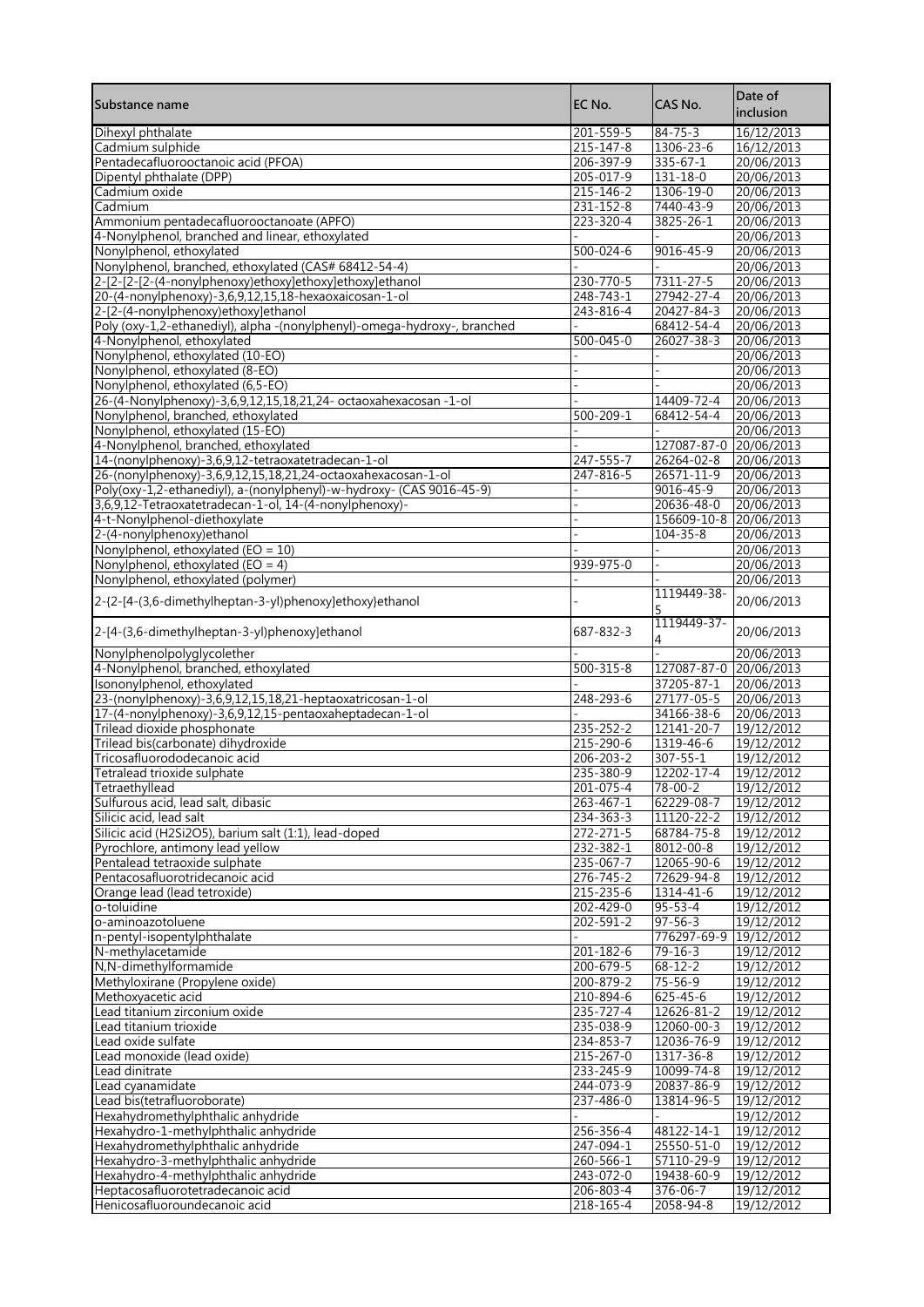| Substance name                                                                                                                                | EC No.                       | CAS No.                                          | Date of<br>inclusion     |
|-----------------------------------------------------------------------------------------------------------------------------------------------|------------------------------|--------------------------------------------------|--------------------------|
| Furan                                                                                                                                         | $203 - 727 - 3$              | 110-00-9                                         | 19/12/2012               |
| Fatty acids, C16-18, lead salts                                                                                                               | 292-966-7                    | 91031-62-8                                       | 19/12/2012               |
| Dioxobis(stearato)trilead                                                                                                                     | 235-702-8                    | $12578 - 12 - 0$                                 | 19/12/2012               |
| Dinoseb (6-sec-butyl-2,4-dinitrophenol)                                                                                                       | $201 - 861 - 7$              | $88 - 85 - 7$                                    | 19/12/2012               |
| Dimethyl sulphate<br>Diisopentyl phthalate                                                                                                    | 201-058-1<br>210-088-4       | $77 - 78 - 1$<br>$605 - 50 - 5$                  | 19/12/2012<br>19/12/2012 |
| Diethyl sulphate                                                                                                                              | 200-589-6                    | $64 - 67 - 5$                                    | 19/12/2012               |
| Dibutyltin dichloride (DBTC)                                                                                                                  | 211-670-0                    | $683 - 18 - 1$                                   | 19/12/2012               |
| Diazene-1,2-dicarboxamide (C,C'-azodi(formamide)) (ADCA)                                                                                      | $204 - 650 - 8$              | $123 - 77 - 3$                                   | 19/12/2012               |
| Cyclohexane-1,2-dicarboxylic anhydride                                                                                                        |                              |                                                  | 19/12/2012               |
| Cyclohexane-1,2-dicarboxylic anhydride                                                                                                        | 201-604-9                    | $85 - 42 - 7$                                    | 19/12/2012               |
| cis-cyclohexane-1,2-dicarboxylic anhydride                                                                                                    | 236-086-3                    | 13149-00-3                                       | 19/12/2012               |
| trans-cyclohexane-1,2-dicarboxylic anhydride                                                                                                  | 238-009-9                    | 14166-21-3                                       | 19/12/2012               |
| Bis(pentabromophenyl) ether (decabromodiphenyl ether) (DecaBDE)                                                                               | 214-604-9                    | 1163-19-5                                        | 19/12/2012               |
| Biphenyl-4-ylamine<br>Acetic acid, lead salt, basic                                                                                           | $202 - 177 - 1$<br>257-175-3 | $92 - 67 - 1$<br>51404-69-4                      | 19/12/2012<br>19/12/2012 |
| [Phthalato(2-)]dioxotrilead                                                                                                                   | 273-688-5                    | 69011-06-9                                       | 19/12/2012               |
| 6-methoxy-m-toluidine (p-cresidine)                                                                                                           | 204-419-1                    | $120 - 71 - 8$                                   | 19/12/2012               |
| 4-Nonylphenol, branched and linear                                                                                                            |                              |                                                  | 19/12/2012               |
| p-(1.1-dimethylheptyl)phenol                                                                                                                  | 250-339-5                    | 30784-30-6                                       | 19/12/2012               |
| p-(1-methyloctyl)phenol                                                                                                                       | 241-427-4                    | 17404-66-9                                       | 19/12/2012               |
| p-nonylphenol                                                                                                                                 | $203 - 199 - 4$              | $104 - 40 - 5$                                   | 19/12/2012               |
| 4-(1-ethyl-1-methylhexyl)phenol                                                                                                               | 257-907-1                    | 52427-13-1                                       | 19/12/2012               |
| p-isononylphenol                                                                                                                              | $247 - 770 - 6$              | 26543-97-5                                       | 19/12/2012               |
| 4-(1-Ethyl-1,3-dimethylpentyl)phenol                                                                                                          |                              | 186825-36-5 19/12/2012<br>142731-63-3 19/12/2012 |                          |
| 4-(1-Ethyl-1,4-dimethylpentyl)phenol<br>Phenol, 4-nonyl-, branched                                                                            | 284-325-5                    | 84852-15-3                                       | 19/12/2012               |
| 4-(3-ethylheptan-2-yl)phenol                                                                                                                  |                              | 186825-39-8 19/12/2012                           |                          |
| Nonylphenol                                                                                                                                   | 246-672-0                    | 25154-52-3                                       | 19/12/2012               |
| Isononylphenol                                                                                                                                | 234-284-4                    | 11066-49-2                                       | 19/12/2012               |
| 4-(1,1,5-Trimethylhexyl)phenol                                                                                                                |                              | 521947-27-3 19/12/2012                           |                          |
| Phenol, nonyl-, branched                                                                                                                      | 291-844-0                    | 90481-04-2                                       | 19/12/2012               |
| 4-methyl-m-phenylenediamine (toluene-2,4-diamine)                                                                                             | 202-453-1                    | 95-80-7                                          | 19/12/2012               |
| 4-aminoazobenzene                                                                                                                             | 200-453-6                    | $60 - 09 - 3$                                    | 19/12/2012               |
| 4-(1,1,3,3-tetramethylbutyl)phenol, ethoxylated<br>Poly(oxy-1,2-ethanediyl), $\alpha$ -[(1,1,3,3-tetramethylbutyl)phenyl]-w-hydroxy-          |                              | 9036-19-5                                        | 19/12/2012<br>19/12/2012 |
| Polyethylene glycol p-(1,1,3,3-tetramethylbutyl)phenyl ether                                                                                  |                              | $9002 - 93 - 1$                                  | 19/12/2012               |
| 20-[4-(1,1,3,3-tetramethylbutyl)phenoxy]-3,6,9,12,15,18-hexaoxaicosan-1-ol                                                                    | 219-682-8                    | $2497 - 59 - 8$                                  | 19/12/2012               |
| 2-[4-(1,1,3,3-tetramethylbutyl)phenoxy]ethanol                                                                                                |                              | 2315-67-5                                        | 19/12/2012               |
| 2-[2-[4-(1,1,3,3-tetramethylbutyl)phenoxy]ethoxy]ethanol                                                                                      |                              | 2315-61-9                                        | 19/12/2012               |
| 4,4'-oxydianiline and its salts                                                                                                               |                              |                                                  | 19/12/2012               |
| 4,4'-oxydianiline<br>4,4'-methylenedi-o-toluidine                                                                                             | 202-977-0<br>212-658-8       | 101-80-4<br>838-88-0                             | 19/12/2012<br>19/12/2012 |
| 3-ethyl-2-methyl-2-(3-methylbutyl)-1,3-oxazolidine                                                                                            | 421-150-7                    | 143860-04-2 19/12/2012                           |                          |
| 1-bromopropane (n-propyl bromide)                                                                                                             | $203 - 445 - 0$              | 106-94-5                                         | 19/12/2012               |
| 1,2-diethoxyethane                                                                                                                            | 211-076-1                    | 629-14-1                                         | 19/12/2012               |
| 1,2-Benzenedicarboxylic acid, dipentyl ester, branched and linear                                                                             | 284-032-2                    | 84777-06-0                                       | 19/12/2012               |
| $\alpha$ , $\alpha$ -Bis[4-(dimethylamino)phenyl]-4 (phenylamino)naphthalene-1-methanol (C.I.<br>Solvent Blue 4)                              | 229-851-8                    | 6786-83-0                                        | 18/06/2012               |
| N, N, N', N'-tetramethyl-4, 4'-methylenedianiline (Michler'<br>s base)                                                                        | 202-959-2                    | $101 - 61 - 1$                                   | 18/06/2012               |
| Lead(II) bis(methanesulfonate)                                                                                                                | 401-750-5                    | 17570-76-2                                       | 18/06/2012               |
| Formamide                                                                                                                                     | 200-842-0                    | $75 - 12 - 7$                                    | 18/06/2012               |
| Diboron trioxide                                                                                                                              | $215 - 125 - 8$              | 1303-86-2                                        | 18/06/2012               |
| [4-[[4-anilino-1-naphthyl][4-(dimethylamino)phenyl]methylene]cyclohexa-2,5-dien-<br>1-ylidene] dimethylammonium chloride (C.I. Basic Blue 26) | 219-943-6                    | 2580-56-5                                        | 18/06/2012               |
| [4-[4,4'-bis(dimethylamino) benzhydrylidene]cyclohexa-2,5-dien-1-<br>ylidene]dimethylammonium chloride (C.I. Basic Violet 3)                  | 208-953-6                    | 548-62-9                                         | 18/06/2012               |
| 4,4'-bis(dimethylamino)benzophenone (Michler' s ketone)                                                                                       | 202-027-5                    | $90 - 94 - 8$                                    | 18/06/2012               |
| 4,4'-bis(dimethylamino)-4"-(methylamino)trityl alcohol                                                                                        | 209-218-2                    | $561 - 41 - 1$                                   | 18/06/2012               |
| 1,3,5-tris[(2S and 2R)-2,3-epoxypropyl]-1,3,5-triazine-2,4,6-(1H,3H,5H)-trione (β-<br>TGIC)                                                   | 423-400-0                    | 59653-74-6                                       | 18/06/2012               |
| 1,3,5-Tris(oxiran-2-ylmethyl)-1,3,5-triazinane-2,4,6-trione (TGIC)                                                                            | 219-514-3                    | 2451-62-9                                        | 18/06/2012               |
| 1,2-bis(2-methoxyethoxy)ethane (TEGDME; triglyme)                                                                                             | 203-977-3                    | 112-49-2                                         | 18/06/2012               |
| 1, 2-dimethoxyethane; ethylene glycol dimethyl ether (EGDME)                                                                                  | 203-794-9                    | $110 - 71 - 4$                                   | 18/06/2012               |
| Zirconia Aluminosilicate Refractory Ceramic Fibres<br>Trilead diarsenate                                                                      | 222-979-5                    | 3687-31-8                                        | 19/12/2011<br>19/12/2011 |
| Potassium hydroxyoctaoxodizincatedichromate                                                                                                   | 234-329-8                    | 11103-86-9                                       | 19/12/2011               |
| Phenolphthalein                                                                                                                               | 201-004-7                    | 77-09-8                                          | 19/12/2011               |
| Pentazinc chromate octahydroxide                                                                                                              | 256-418-0                    | 49663-84-5                                       | 19/12/2011               |
| N,N-dimethylacetamide                                                                                                                         | 204-826-4                    | 127-19-5                                         | 19/12/2011               |
| Lead styphnate                                                                                                                                | 239-290-0                    | 15245-44-0                                       | 19/12/2011               |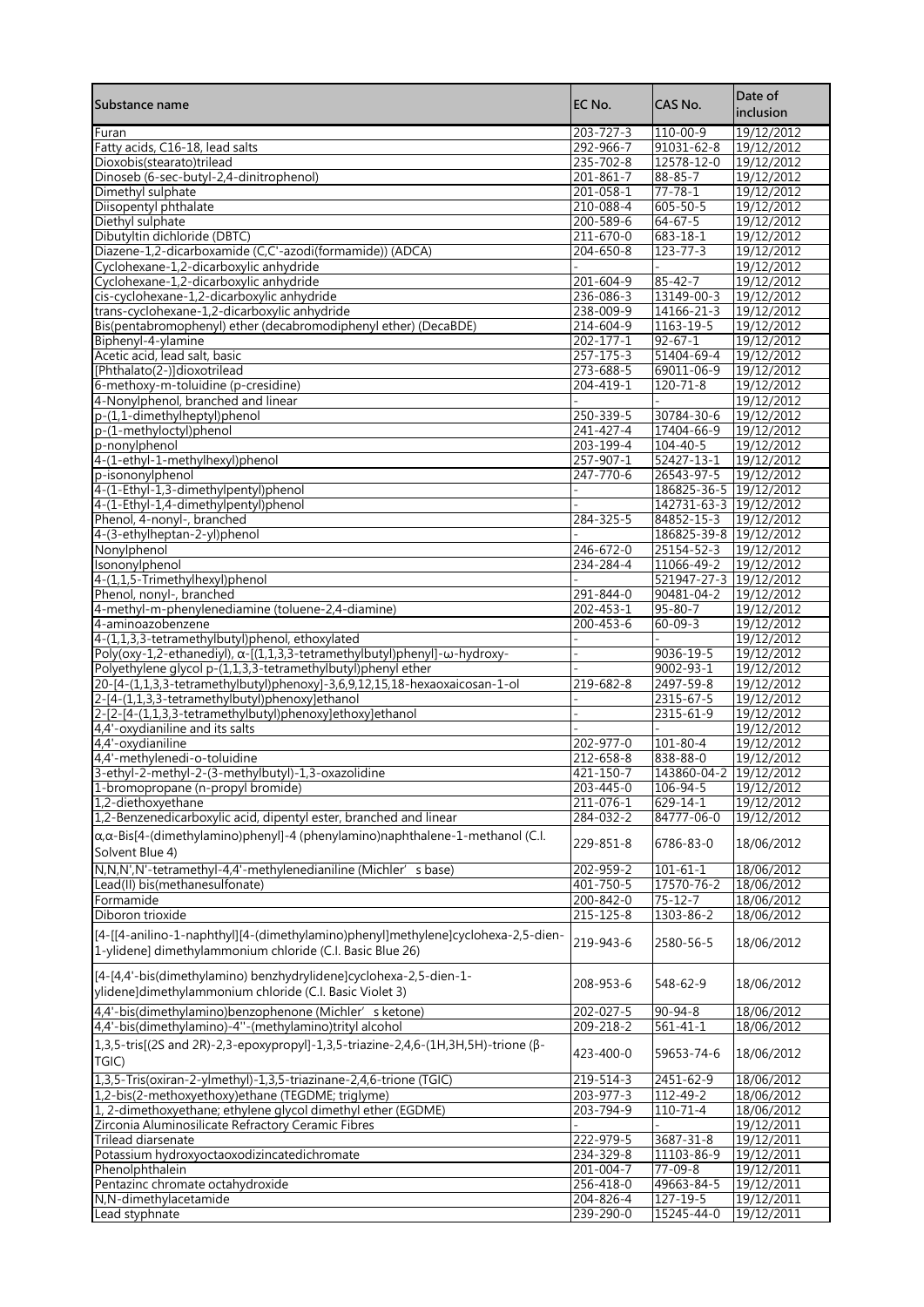| Substance name                                                               | EC No.                       | CAS No.                      | Date of<br>inclusion     |
|------------------------------------------------------------------------------|------------------------------|------------------------------|--------------------------|
| Lead dipicrate                                                               | 229-335-2                    | 6477-64-1                    | 19/12/2011               |
| Lead diazide, Lead azide                                                     | 236-542-1                    | 13424-46-9                   | 19/12/2011               |
| Formaldehyde, oligomeric reaction products with aniline                      | 500-036-1                    | 25214-70-4                   | 19/12/2011               |
| Dichromium tris(chromate)                                                    | 246-356-2                    | 24613-89-6                   | 19/12/2011               |
| Calcium arsenate                                                             | 231-904-5                    | $7778 - 44 - 1$              | 19/12/2011               |
| Bis(2-methoxyethyl) phthalate                                                | 204-212-6                    | $117 - 82 - 8$               | 19/12/2011               |
| Bis(2-methoxyethyl) ether<br>Arsenic acid                                    | 203-924-4<br>231-901-9       | 111-96-6<br>7778-39-4        | 19/12/2011<br>19/12/2011 |
| Aluminosilicate Refractory Ceramic Fibres                                    |                              |                              | 19/12/2011               |
| Refractories, fibers, aluminosilicate                                        |                              | 142844-00-6                  | 19/12/2011               |
| 4-(1,1,3,3-tetramethylbutyl)phenol                                           | $205 - 426 - 2$              | 140-66-9                     | 19/12/2011               |
| 2-Methoxyaniline, o-Anisidine                                                | $201 - 963 - 1$              | $90 - 04 - 0$                | 19/12/2011               |
| 2,2'-dichloro-4,4'-methylenedianiline                                        | 202-918-9                    | $101 - 14 - 4$               | 19/12/2011               |
| 1,2-dichloroethane                                                           | $203 - 458 - 1$              | $107 - 06 - 2$               | 19/12/2011               |
| Strontium chromate                                                           | $232 - 142 - 6$              | 7789-06-2                    | 20/06/2011               |
| Hydrazine                                                                    | 206-114-9                    | $302 - 01 - 2$<br>7803-57-8  | 20/06/2011               |
| 2-ethoxyethyl acetate                                                        | 203-839-2                    | 111-15-9                     | 20/06/2011               |
| 1-Methyl-2-pyrrolidone (NMP)                                                 | 212-828-1                    | 872-50-4                     | 20/06/2011               |
| 1,2-Benzenedicarboxylic acid, di-C7-11-branched and linear alkyl esters      | 271-084-6                    | 68515-42-4                   | 20/06/2011               |
| 1,2-Benzenedicarboxylic acid, di-C6-8-branched alkyl esters, C7-rich         | 276-158-1                    | 71888-89-6                   | 20/06/2011               |
| 1,2,3-trichloropropane                                                       | 202-486-1                    | $96 - 18 - 4$                | 20/06/2011               |
| Cobalt(II) sulphate<br>Cobalt(II) dinitrate                                  | 233-334-2<br>233-402-1       | 10124-43-3<br>10141-05-6     | 15/12/2010<br>15/12/2010 |
| Cobalt(II) diacetate                                                         | $200 - 755 - 8$              | $71 - 48 - 7$                | 15/12/2010               |
| Cobalt(II) carbonate                                                         | 208-169-4                    | $513 - 79 - 1$               | 15/12/2010               |
| Chromium trioxide                                                            | $215 - 607 - 8$              | 1333-82-0                    | 15/12/2010               |
| Acids generated from chromium trioxide and their oligomers                   |                              |                              | 15/12/2010               |
| Oligomers of chromic acid and dichromic acid                                 |                              |                              | 15/12/2010               |
| Dichromic acid                                                               | $236 - 881 - 5$              | 13530-68-2                   | 15/12/2010               |
| Chromic acid                                                                 | 231-801-5                    | 7738-94-5                    | 15/12/2010               |
| 2-methoxyethanol                                                             | $203 - 713 - 7$              | 109-86-4                     | 15/12/2010               |
| 2-ethoxyethanol                                                              | 203-804-1                    | 110-80-5                     | 15/12/2010               |
| Trichloroethylene                                                            | 201-167-4                    | $79 - 01 - 6$                | 18/06/2010               |
| Tetraboron disodium heptaoxide, hydrate                                      | $235 - 541 - 3$              | 12267-73-1                   | 18/06/2010               |
| Sodium chromate<br>Potassium dichromate                                      | 231-889-5                    | $7775 - 11 - 3$<br>7778-50-9 | 18/06/2010<br>18/06/2010 |
| Potassium chromate                                                           | 231-906-6<br>$232 - 140 - 5$ | 7789-00-6                    | 18/06/2010               |
|                                                                              |                              | 12179-04-3,                  |                          |
| Disodium tetraborate, anhydrous                                              | 215-540-4                    | 1303-96-4,<br>1330-43-4      | 18/06/2010               |
| Boric acid                                                                   |                              |                              | 18/06/2010               |
| Boric acid, crude natural                                                    | 234-343-4                    | 11113-50-1                   | 18/06/2010               |
| Boric acid                                                                   | 233-139-2                    | 10043-35-3                   | 18/06/2010               |
| Ammonium dichromate                                                          | $232 - 143 - 1$              | 7789-09-5                    | 18/06/2010               |
| Acrylamide                                                                   | 201-173-7                    | 79-06-1                      | 30/03/2010               |
| Tris(2-chloroethyl) phosphate                                                | 204-118-5                    | 115-96-8                     | 13/01/2010               |
| Pitch, coal tar, high-temp.                                                  | 266-028-2                    | 65996-93-2                   | 13/01/2010               |
| Lead sulfochromate yellow (C.I. Pigment Yellow 34)                           | 215-693-7                    | 1344-37-2                    | 13/01/2010               |
| Lead chromate molybdate sulphate red (C.I. Pigment Red 104)<br>Lead chromate | 235-759-9                    | 12656-85-8                   | 13/01/2010               |
| Diisobutyl phthalate                                                         | 231-846-0<br>201-553-2       | 7758-97-6<br>84-69-5         | 13/01/2010<br>13/01/2010 |
| Anthracene oil, anthracene-low                                               | 292-604-8                    | 90640-82-7                   | 13/01/2010               |
| Anthracene oil, anthracene paste, distn. lights                              | 295-278-5                    | 91995-17-4                   | 13/01/2010               |
| Anthracene oil, anthracene paste, anthracene fraction                        | 295-275-9                    | 91995-15-2                   | 13/01/2010               |
| Anthracene oil, anthracene paste                                             | 292-603-2                    | 90640-81-6                   | 13/01/2010               |
| Anthracene oil                                                               | 292-602-7                    | 90640-80-5                   | 13/01/2010               |
| 2,4-dinitrotoluene                                                           | 204-450-0                    | $121 - 14 - 2$               | 13/01/2010               |
| Triethyl arsenate                                                            | 427-700-2                    | 15606-95-8                   | 28/10/2008               |
| Sodium dichromate                                                            | 234-190-3                    | 10588-01-9,<br>7789-12-0     | 28/10/2008               |
| Lead hydrogen arsenate                                                       | 232-064-2                    | 7784-40-9                    | 28/10/2008               |
| Hexabromocyclododecane (HBCDD)                                               |                              |                              | 28/10/2008               |
| gamma-hexabromocyclododecane                                                 |                              | 134237-52-8                  | 28/10/2008               |
| beta-hexabromocyclododecane                                                  |                              | 134237-51-7 28/10/2008       |                          |
| Hexabromocyclododecane<br>1,2,5,6,9,10-hexabromocyclododecane                | 247-148-4<br>221-695-9       | 25637-99-4<br>3194-55-6      | 28/10/2008<br>28/10/2008 |
| alpha-hexabromocyclododecane                                                 |                              | 134237-50-6                  | 28/10/2008               |
| Dibutyl phthalate (DBP)                                                      | 201-557-4                    | 84-74-2                      | 28/10/2008               |
| Diarsenic trioxide                                                           | 215-481-4                    | 1327-53-3                    | 28/10/2008               |
| Diarsenic pentaoxide                                                         | 215-116-9                    | 1303-28-2                    | 28/10/2008               |
| Cobalt dichloride                                                            | 231-589-4                    | 7646-79-9                    | 28/10/2008               |
| Bis(tributyltin) oxide (TBTO)                                                | 200-268-0                    | $56 - 35 - 9$                | 28/10/2008               |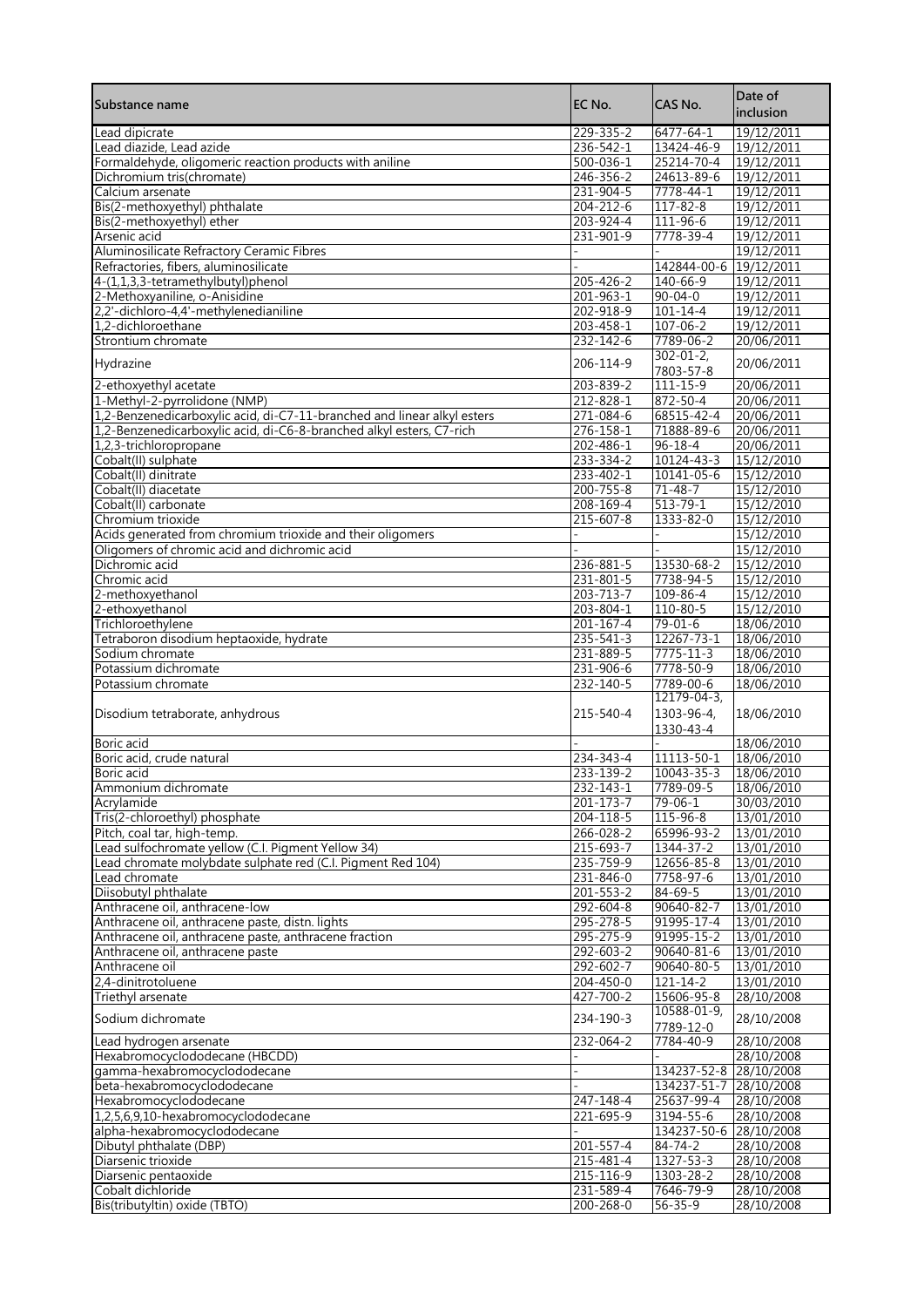| Substance name                                              | IEC No.         | ICAS No.       | Date of<br>linclusion |
|-------------------------------------------------------------|-----------------|----------------|-----------------------|
| Bis (2-ethylhexyl)phthalate (DEHP)                          | $204 - 211 - 0$ | $117 - 81 - 7$ | 28/10/2008            |
| Benzyl butyl phthalate (BBP)                                | 201-622-7       | 85-68-7        | 28/10/2008            |
| Anthracene                                                  | 204-371-1       | $120 - 12 - 7$ | 28/10/2008            |
| Alkanes, C10-13, chloro (Short Chain Chlorinated Paraffins) | 287-476-5       | 85535-84-8     | 28/10/2008            |
| 5-tert-butyl-2,4,6-trinitro-m-xylene (Musk xylene)          | 201-329-4       | $81 - 15 - 2$  | 28/10/2008            |
| 4,4'- Diaminodiphenylmethane (MDA)                          | 202-974-4       | $101 - 77 - 9$ | 28/10/2008            |